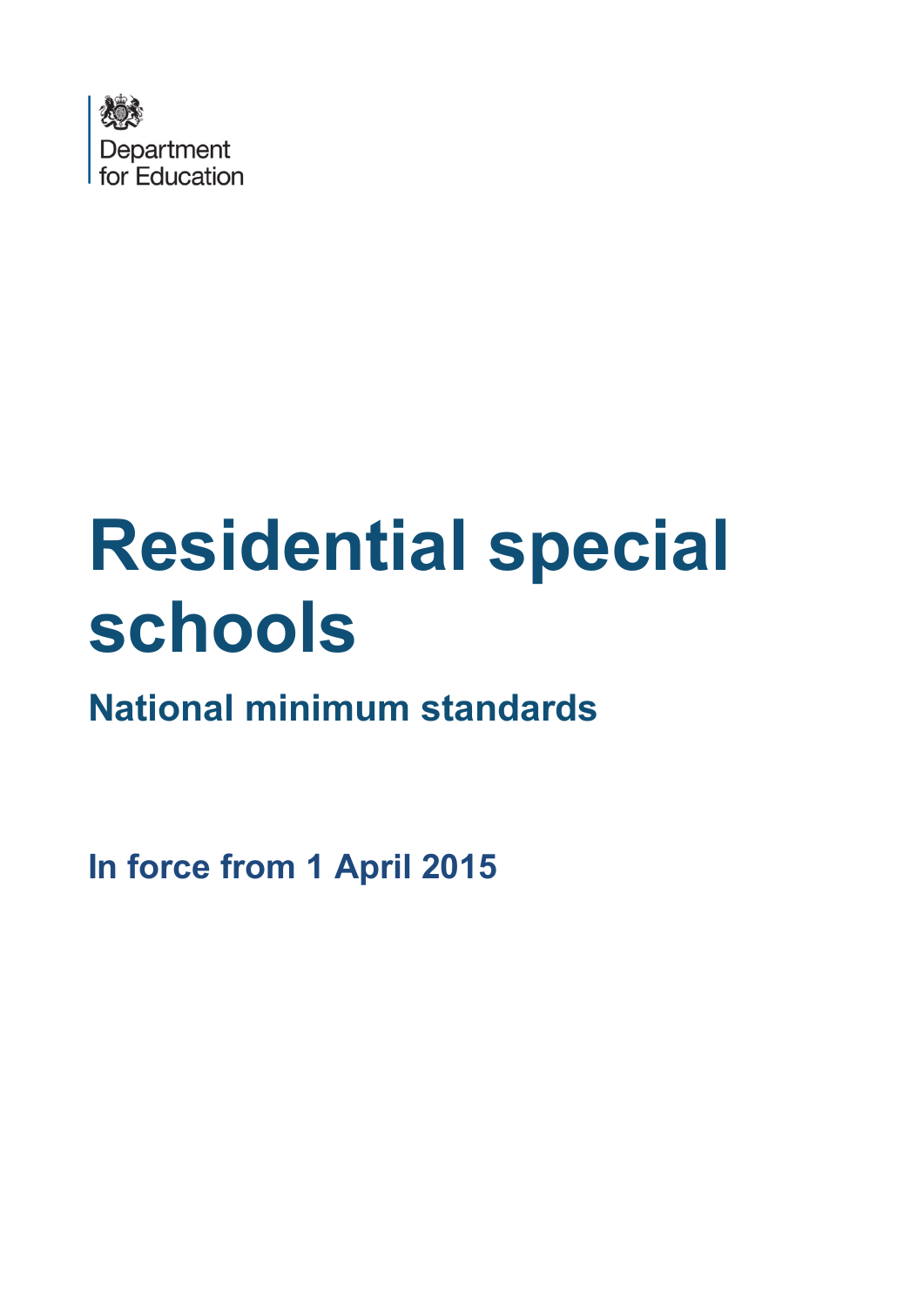# **Contents**

| Summary                                                      | 4              |
|--------------------------------------------------------------|----------------|
| About this document                                          | 4              |
| Expiry or review date                                        | 4              |
| Who is this document for?                                    | 4              |
| Main points                                                  | 5              |
| National minimum standards for residential special schools   | $\overline{7}$ |
| Standard 1 - Statement of principles and practice            | 7              |
| Standard 2 - Induction, transition and individual support    | $\overline{7}$ |
| Standard 3 - Health and wellbeing                            | 8              |
| Standard 4 - Contact with parents/carers                     | 10             |
| Standard 5 - Residential accommodation                       | 10             |
| Standard 6 - Safety of children                              | 11             |
| Standard 7 - Fire precautions and drills                     | 11             |
| Standard 8 - Provision and preparation of food and drinks    | 11             |
| Standard 9 - Personal possessions                            | 12             |
| Standard 10 - Activities and free time                       | 12             |
| Standard 11 - Child protection                               | 13             |
| Standard 12 - Promoting positive behaviour and relationships | 13             |
| Standard 13 - Leadership and management                      | 14             |
| Standard 14 - Staff recruitment and checks on other adults   | 15             |
| Standard 15 - Staff deployment and supervision of children   | 16             |
| Standard 16 - Equal opportunities                            | 17             |
| Standard 17 - Securing children's views                      | 18             |
| Standard 18 - Complaints                                     | 18             |
| Standard 19 - Staff supervision, training and support        | 18             |
| Standard 20 - Monitoring by independent visitors             | 19             |
| Standard 21- Placement planning and review                   | 20             |
| Standard 22 - Records                                        | 20             |
| Appendix 1: List of policies and documents                   | 22             |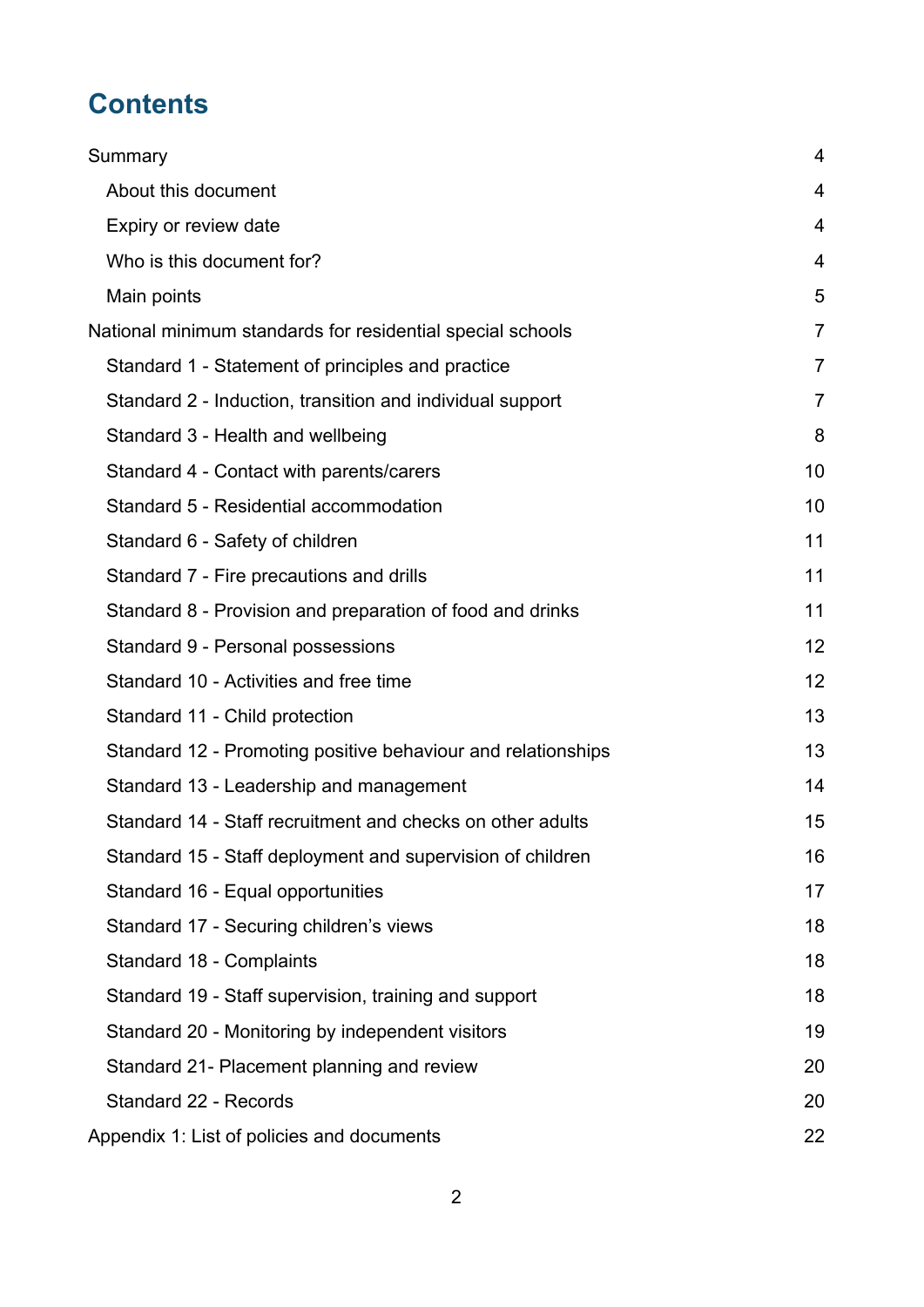| Policies:                                                 | 22 |
|-----------------------------------------------------------|----|
| Documents:                                                | 22 |
| Where applicable:                                         | 22 |
| Appendix 2: List of records                               | 24 |
| Appendix 3: List of issues to be monitored by the school  | 26 |
| <b>Further information</b>                                | 27 |
| Useful resources and external organisations               | 27 |
| Other relevant departmental advice and statutory guidance | 27 |
| Other resources                                           | 27 |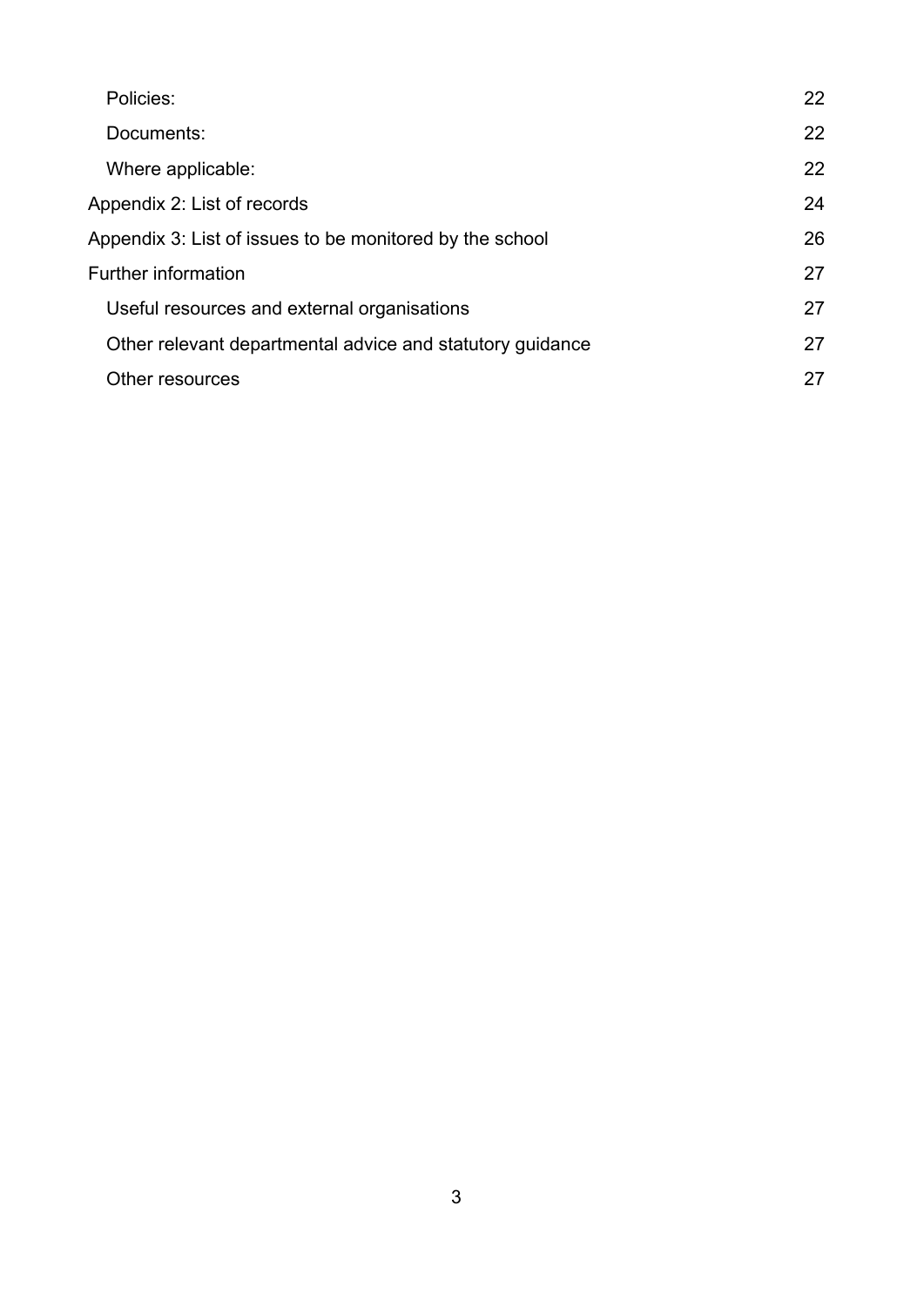## <span id="page-3-0"></span>**Summary**

## <span id="page-3-1"></span>**About this document**

This document contains a statement of national minimum standards (standards) to safeguard and promote the welfare of children for whom residential accommodation is provided by residential special schools $^{\rm 1}.$  $^{\rm 1}.$  $^{\rm 1}.$ 

These standards do not override the need for schools to comply with other legislation such as that which sets the standards for independent schools or the conditions of approval for non-maintained special schools, and legislation covering health and safety, fire or planning regulations.

In these standards, 'have regard to' means that the school should be able to demonstrate that it either complies with the guidance, or has considered the guidance and has good reason for departing from it.

#### <span id="page-3-2"></span>**Expiry or review date**

This document will next be reviewed in March 2017. In the meantime the Secretary of State will keep the standards under review and may publish amended statements as appropriate.

## <span id="page-3-3"></span>**Who is this document for?**

<span id="page-3-5"></span> $\overline{a}$ 

These standards apply in England to special schools providing residential accommodation for any child. For the purposes of these standards a school is considered to be a special school if it is:

- a. a special school within the meaning of section 337 of the Education Act 1996, or;
- b. an independent school not falling within (a) above which is specially organised to make special educational provision for pupils with special educational needs and/or disabilities.

Residential special schools which accommodate or arrange accommodation for any child for more than 295 days a year, or intend to do so, are required to register as children's

<span id="page-3-4"></span> $1$  This statement is a revision of the statement published in December 2012, which came into force on 1 January 2013.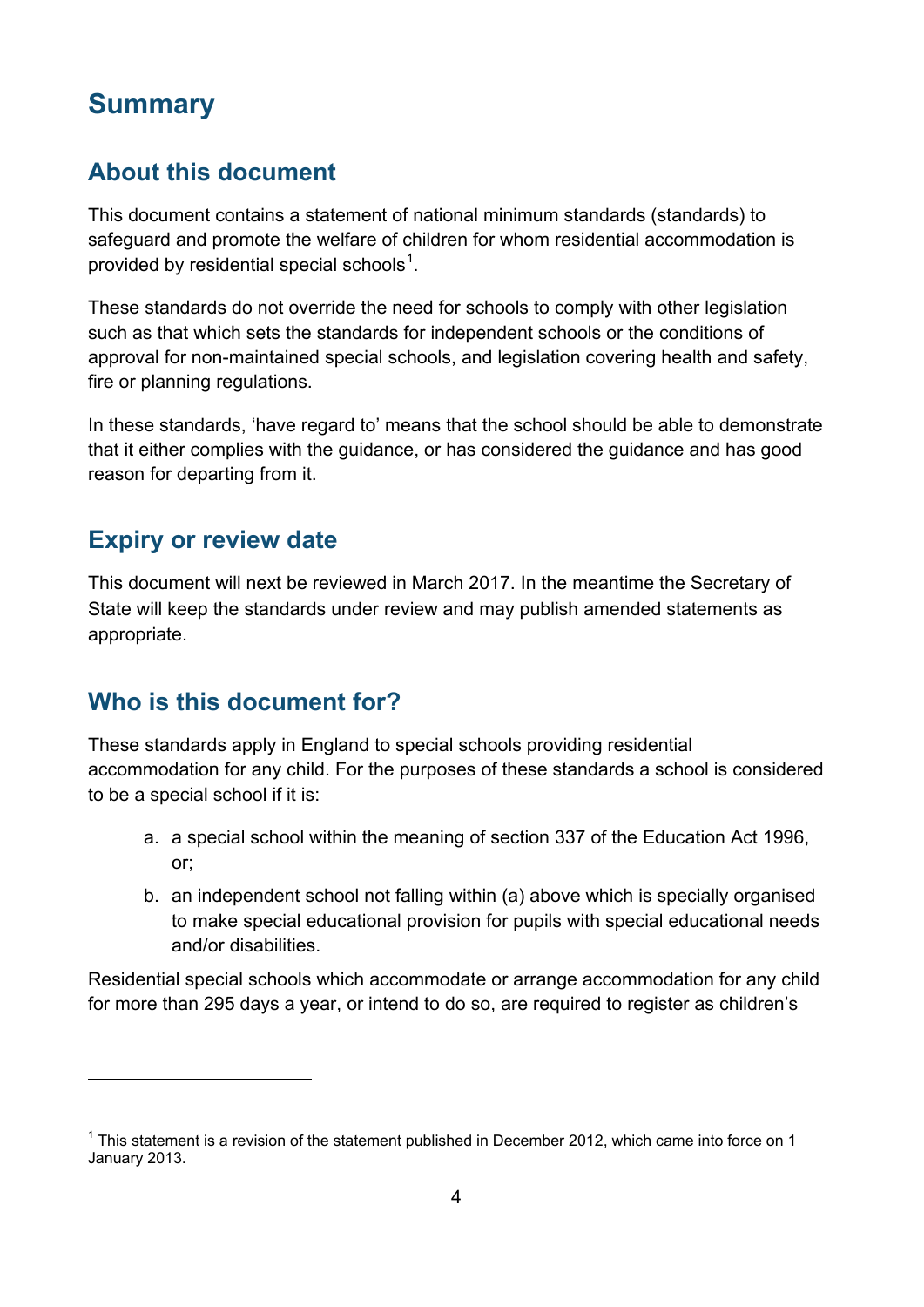homes with Ofsted. Such schools are required to comply with legislation and standards set for children's homes<sup>[2](#page-3-5)</sup> rather than the standards in this document.

There is a separate set of national minimum standards for mainstream schools $3$  that provide boarding accommodation for pupils.

#### <span id="page-4-0"></span>**Main points**

- This statement of national minimum standards for residential special schools is published by the Secretary of State for Education under section 87C(1) of the Children Act 1989 as amended by the Care Standards Act 2000 and the Education Act 2011.
- These standards contain arrangements to safeguard and promote the welfare of children for whom accommodation is provided by residential special schools. They provide the minimum standards below which no school is expected to fall.
- The school will be inspected against the standards in order to determine whether there is satisfactory compliance with the legal obligation to safeguard and promote the welfare of residential children. In carrying out the inspection, the role of the inspectorate is to determine the extent to which the school promotes and safeguards the welfare of all children, rather than its compliance with structures and systems. Where terms such as adequate and suitable are used within the standards, inspectors will need to make judgements based on the adequacy and suitability of arrangements and in relation to the specific needs of the children residing at the school, having regard to their ages, numbers and sex and any special requirements $4$  they may have.
- Inspectorates will take account of the school's admission policy and statement of purpose, and to the views of parents (or those who hold parental responsibility) of children at the school.
- The Secretary of State will refer to these standards in any action s/he may take against a residential independent special school or non-maintained special school that fails to comply with its duty to safeguard and promote the welfare of children in residential accommodation. Local authorities will also take the standards into account in any enforcement action taken in relation to a failure by a maintained

<span id="page-4-3"></span> $2$  See [The Children's Homes \(England\) Regulations 2015](http://www.legislation.gov.uk/uksi/2015/541/contents/made) and the Guide to the children's homes [regulations, including quality standards](https://www.gov.uk/government/publications/childrens-homes-regulations-including-quality-standards-guide)

[National minimum standards for boarding schools](https://www.gov.uk/government/publications/boarding-schools-national-minimum-standards)

<span id="page-4-2"></span><span id="page-4-1"></span><sup>&</sup>lt;sup>4</sup> A child has "special requirements" if he/she has any needs arising from physical, medical, sensory, learning, emotional or behavioural difficulties which require provision which is additional to or different from that generally required by children of the same age in schools other than special schools.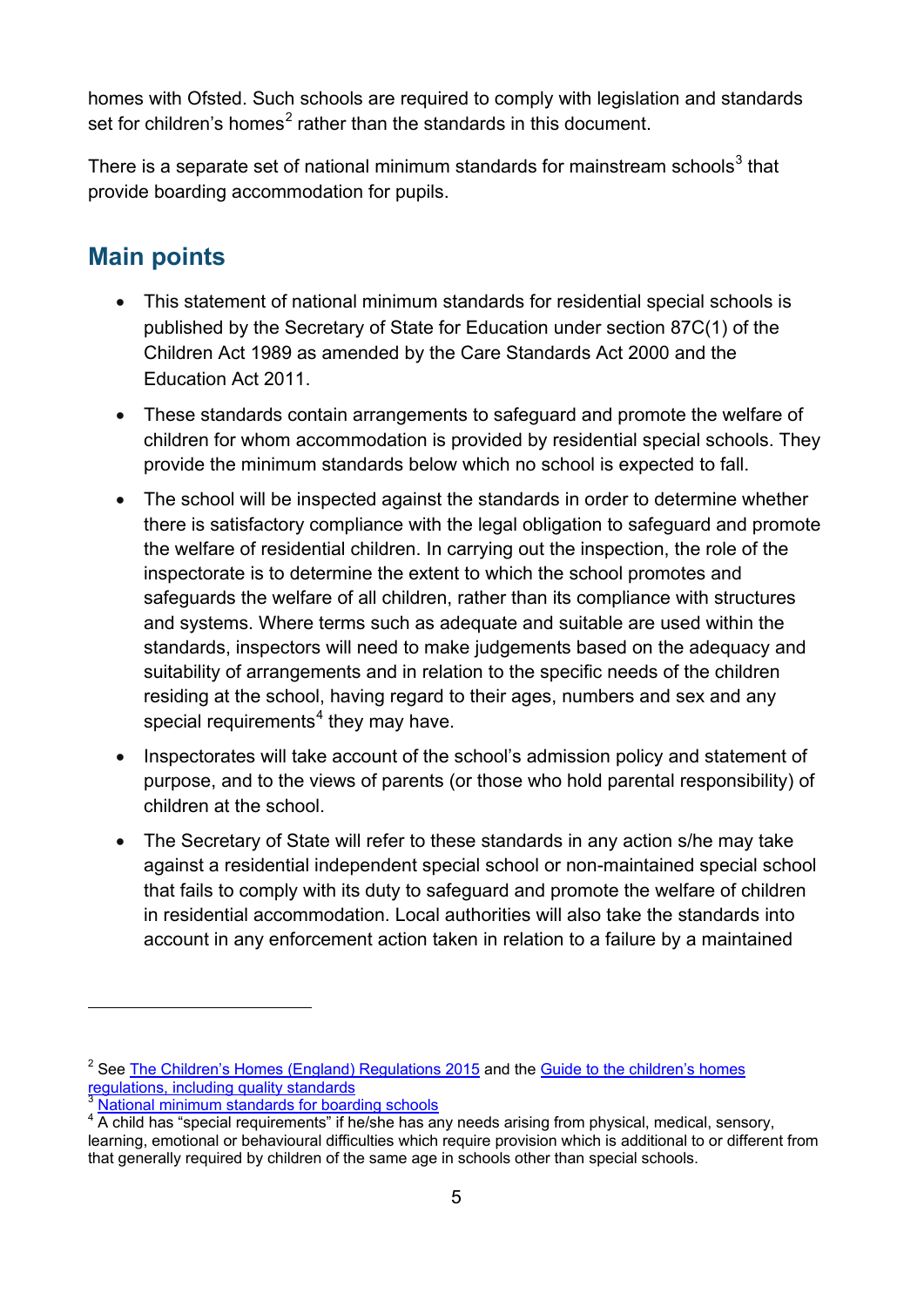special school, academy or free school to safeguard or promote the welfare of the residential pupils it accommodates.

- Minimum standards do not mean standardisation of provision. The standards are designed to be applicable to the many different types of residential special schools and are intended to support schools in developing their own ethos and approach that meets the needs of individual children.
- Although the standards are issued for use by inspectorates in assessing the quality of provision in residential special schools, they have other uses. They may be used by schools and staff in self-assessing their services; they may provide a basis for the induction and training of staff; they can be used by parents/carers, children and young people as a guide to what they should expect a school to do; and they can provide guidance on what is required when schools set up boarding or residential provision.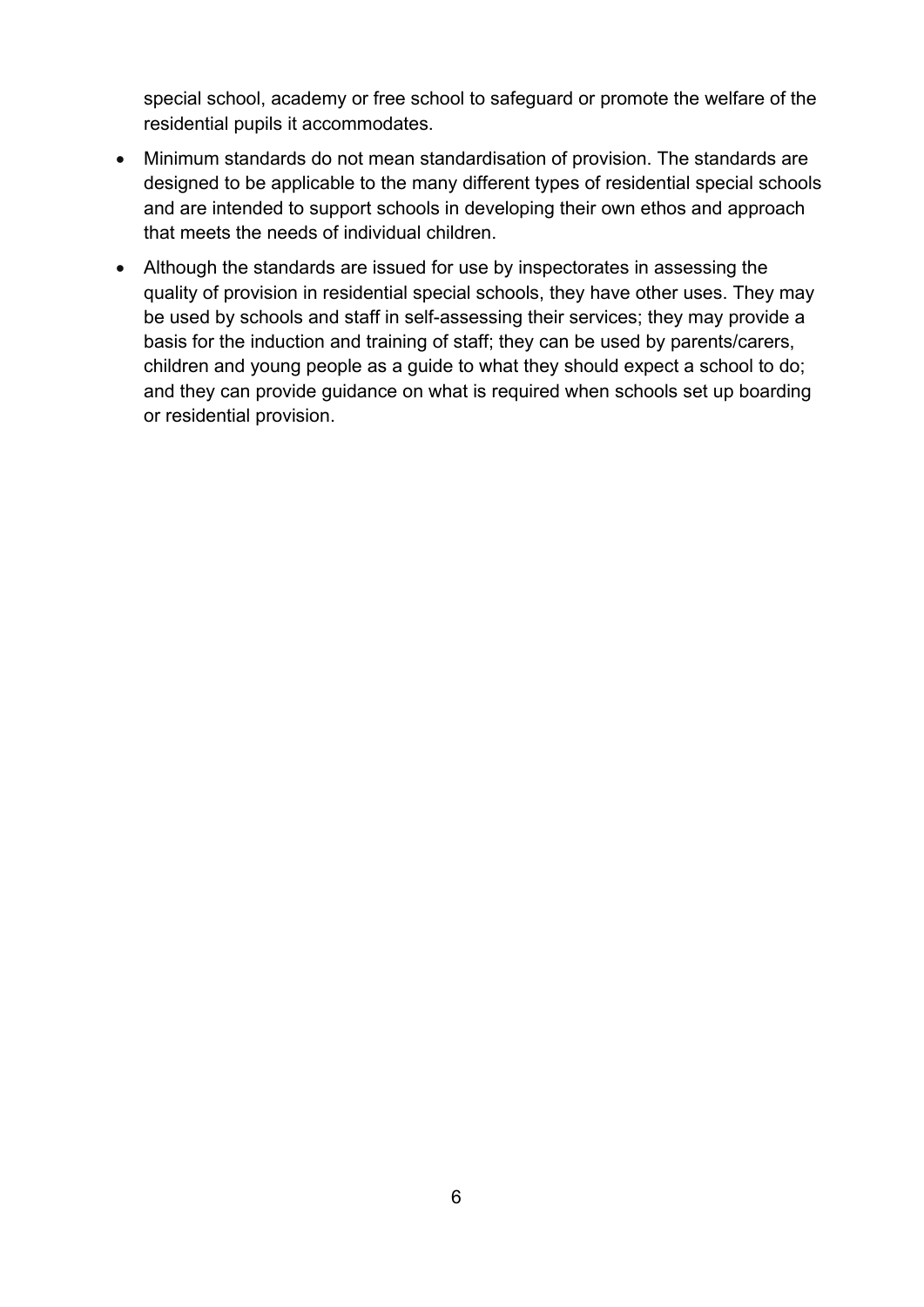## <span id="page-6-0"></span>**National minimum standards for residential special schools**

## <span id="page-6-1"></span>**Standard 1 - Statement of principles and practice**

1.1 A suitable statement of the school's principles and practice to be known as the Statement of Purpose is available to parents and staff, is made known to children through an appropriate method of communication and is seen to work in practice. The statement describes the overall purpose of the school and describes any theoretical or therapeutic model underpinning the practice of the school. It also explains the ethos and philosophy of the school, and provides an outline of provision for children with special educational needs and/or disabilities.

#### <span id="page-6-2"></span>**Standard 2 - Induction, transition and individual support**

2.1 There is a clear policy, implemented in practice, that children are able to contact any member of staff of either gender with personal, academic or welfare concerns.

2.2 The school identifies at least one person other than a parent, outside the staff, and those responsible for the leadership and governance of the school who children may contact directly about personal problems or concerns at the school. This person may be known as the 'independent person'. Children are informed who this person is, and how to contact them and they are easily accessible. Children are also provided with one or more appropriate helpline(s) or outside contact numbers, including the Office of the Children's Commissioner for England, to ring in case of problems or distress.

2.3 There are appropriate procedures for induction and support for children on admission to the school to ensure that they are familiar with staff, other children, the school's expectations and daily routine.

2.4 The school makes all reasonable efforts to obtain all necessary information about a child's health, education and care needs, prior attainment and achievements prior to (or in an emergency, at the time of) admission.

2.5 Arrangements are in place to review how the child is settling following admission to the school. In an emergency admission a review meeting is initiated as soon as possible (and never longer than four school weeks after admission) to consider whether the child should remain at the school, or whether it is in that child's interests to move to a different placement. Such a review meeting may involve (where appropriate) the school, the placing authority, the parents/carers or those with parental responsibility, those with significant involvement with the child (such as social services or health services) and, where possible, the child.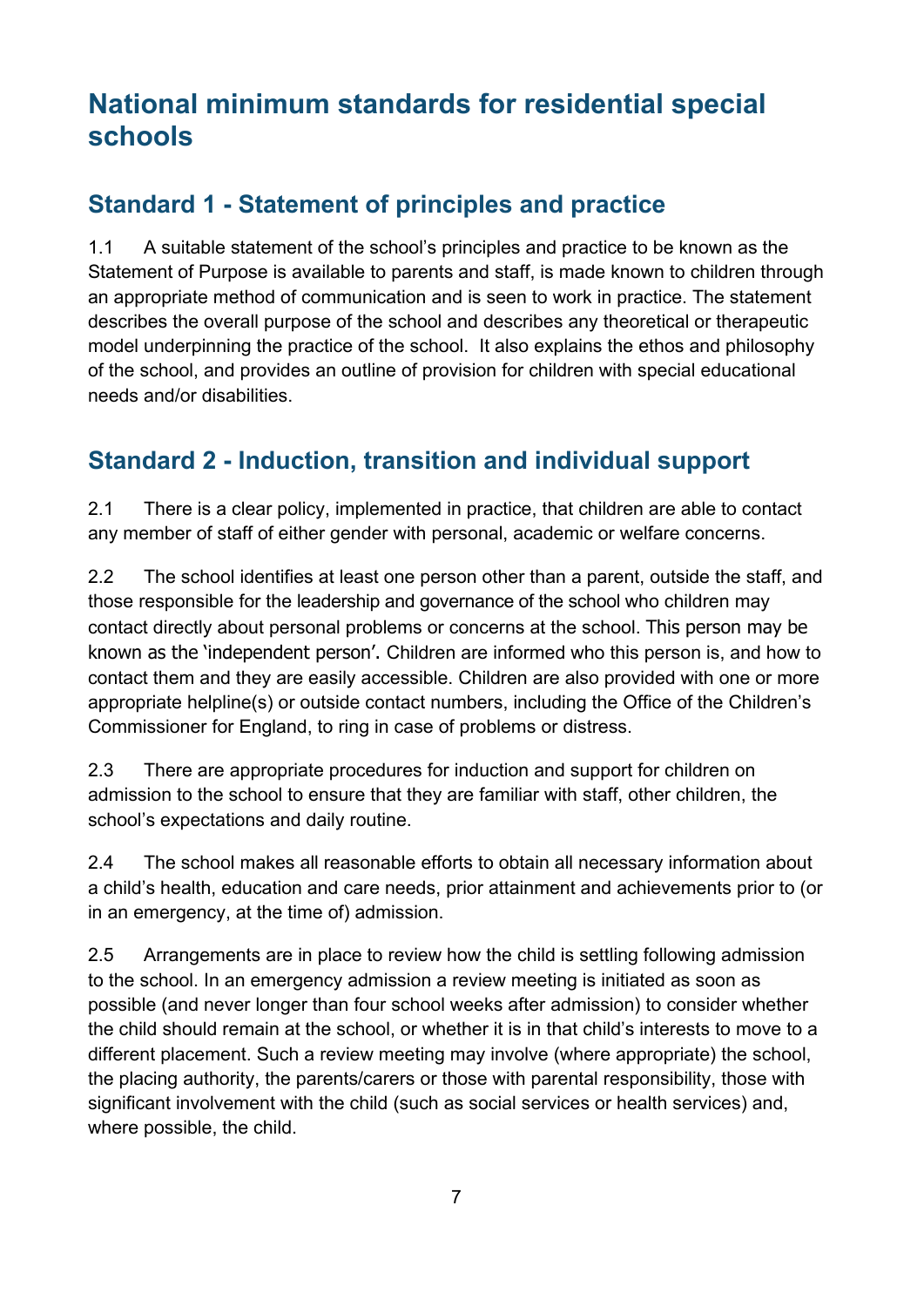2.6 Where children are to leave the school on a planned date they are given appropriate information and guidance well in advance to assist in the process of transition.

2.7 Where a child is in care and will be leaving care on leaving the school, the school agrees with the young person's responsible authority what contribution it should make to implement any pathway or other plan for the child before the child leaves school. These arrangements should support that young person's needs, and promote a smooth transition.

2.8 The school provides opportunities for all children to develop the daily living skills needed by the young person for their likely future living arrangements, taking account of their age and needs.

## <span id="page-7-0"></span>**Standard 3 - Health and wellbeing**

3.1 Children's physical, emotional and social development needs are promoted.

3.2 Children understand their health needs, how to maintain a healthy lifestyle and to make informed decisions about their own health. They are encouraged to participate in a range of positive activities that contribute to their physical and emotional health.

3.3 Children's wishes and feelings are actively sought using methods appropriate to their level of understanding and taken into account in their health care, and staff at the school act as advocates on behalf of children.

3.4 The school has effective links with health agencies, including specialist services where appropriate, such as child and adolescent mental health services and sexual health services. The availability of such services is taken into account when considering admissions.

3.5 Specific therapeutic techniques are used only:

- where there is a clear and widely accepted theoretical basis or evidence base underpinning their effectiveness;
- with the continuing agreement of the child's responsible authority or a person with parental responsibility, and of the child concerned where the child has sufficient understanding to make an informed decision;
- where specialist professionals (such as medical, legal, educationalists, psychologists, therapists) are professionally qualified and, where applicable, registered by the appropriate professional body.

3.6 The school has, and implements effectively, appropriate policies for the care of children who are unwell, and ensures that children's physical and mental health and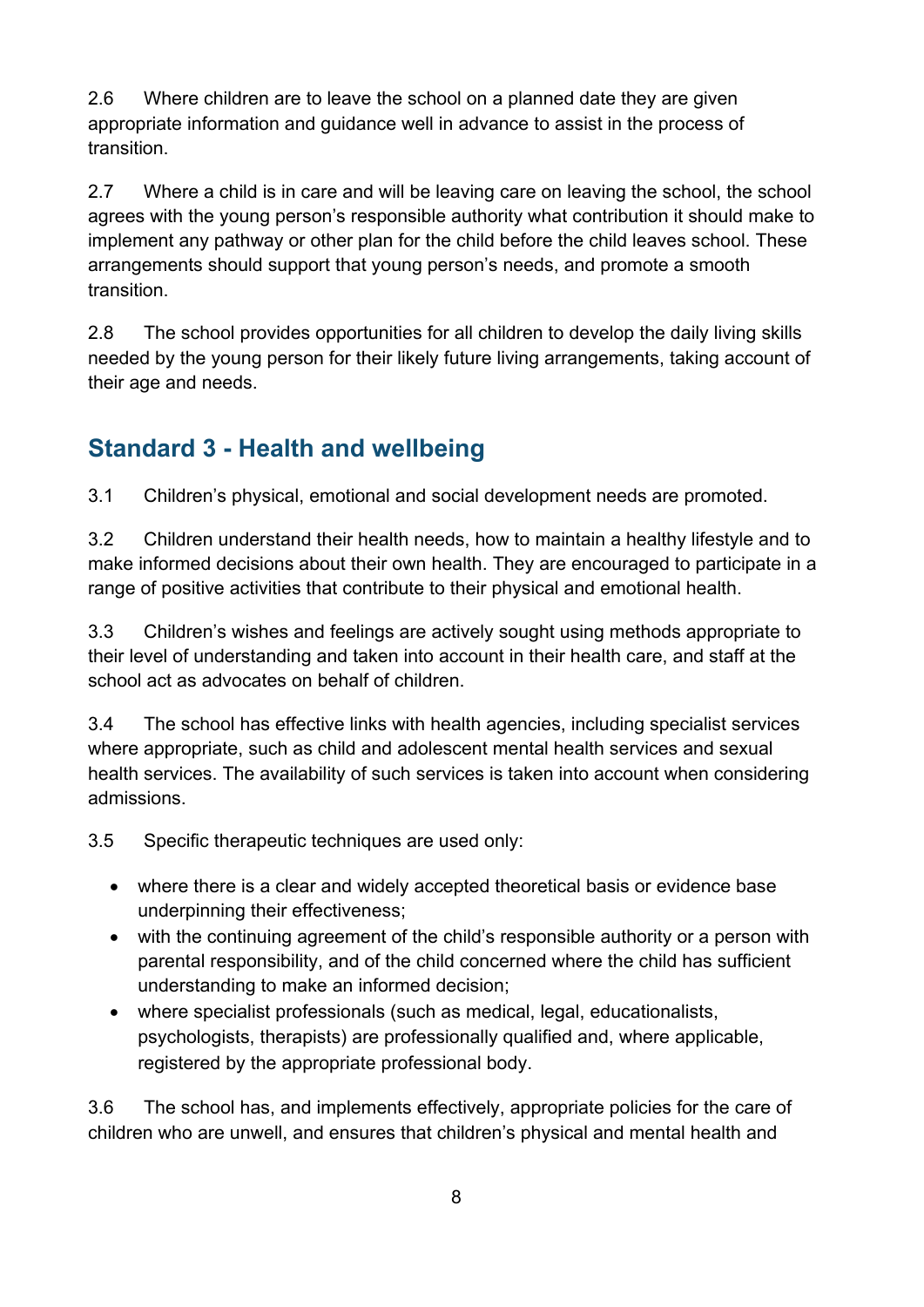emotional wellbeing<sup>[5](#page-4-3)</sup> is promoted. These include first aid, care of those with chronic conditions and disabilities, administration of medicines (including controlled drugs) and dealing with medical emergencies. Policies for administration of medication should reflect guidance provided by the [Royal Pharmaceutical Society \(Handling of](http://www.rpharms.com/support-pdfs/handling-medicines-socialcare-guidance.pdf) Medicines in Social [Care\).](http://www.rpharms.com/support-pdfs/handling-medicines-socialcare-guidance.pdf)

3.7 Suitable accommodation, including toilet and washing facilities, are provided in order to cater for the needs of children who are sick or injured.

3.8 All medication is safely and securely stored and proper records are kept of its administration. Prescribed medicines are given only to the children to whom they are prescribed. Children allowed to self-medicate are assessed as sufficiently responsible to do so.

3.9 Any treatment received by a child is recorded in a written or electronic school record (separate from NHS records) to which only appropriately designated staff have access.

3.10 Where school staff carry out medical or nursing procedures for a disabled child (e.g. catheter care, administration of oxygen, administration of rectal diazepam, management of prostheses), these are only carried out on the written authorisation of the prescribing doctor or the responsible qualified nurse in relation to the individual child concerned. Staff carrying out these procedures should be authorised and trained to do so, and their training should be kept up to date. Records are kept of all such tasks carried out.

3.11 The confidentiality and rights of children as patients are appropriately respected. This includes the right of a child deemed to be "Gillick Competent"<sup>[6](#page-8-0)</sup> to give or withhold consent for his or her own treatment.

3.12 Where necessary, a child has a clear individual health and welfare plan or similar record, containing relevant health and welfare information provided by parents/carers and recording significant health and welfare needs and issues. This record should be agreed by parents/carers and include:

• records of developmental checks;

- health monitoring required by staff;
- intimate care or bodily functions requiring staff help; and

<span id="page-8-1"></span><span id="page-8-0"></span><sup>&</sup>lt;sup>5</sup> "wellbeing" means wellbeing within the meaning of section 10(2) of the Children Act 2004 6 Gillick competence is used in medical law to decide whether a child (16 years or younger) is able to consent to his or her own medical treatment, without the need for parental permission or knowledge. A child will be Gillick competent if he or she has sufficient understanding and intelligence to understand fully what is proposed.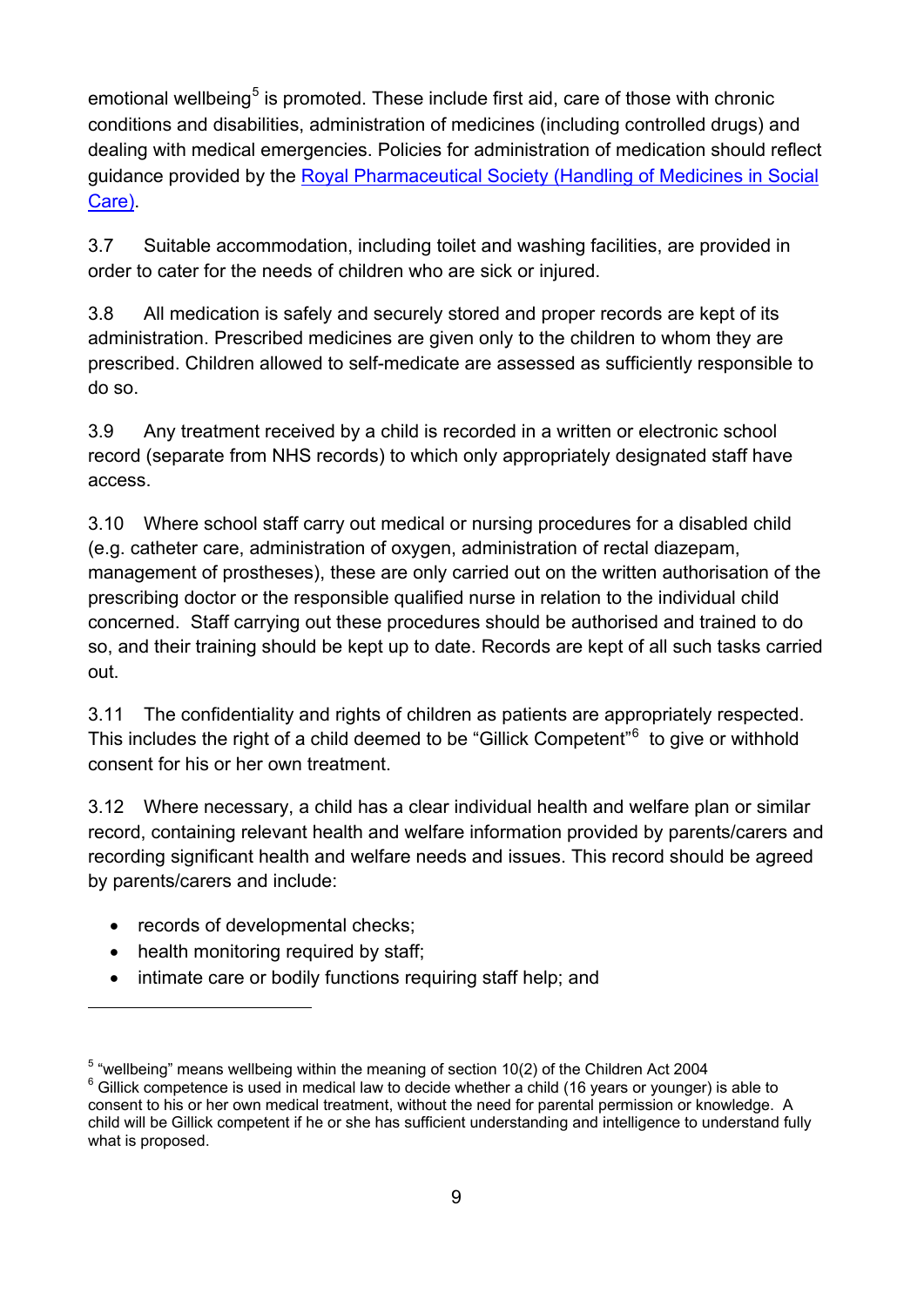• the involvement of a child's parents/carers or significant others in health and welfare issues.

## <span id="page-9-0"></span>**Standard 4 - Contact with parents/carers**

4.1 Children can contact their parents/carers and families in private and schools facilitate this where necessary. This does not prevent schools from operating proportionate systems to monitor the use of electronic communications in order to detect abuse, bullying or unsafe practice by children. Schools are sensitive and comply with individual children's circumstances such as restricted contact with families. Communication aids should be available for children who need them.

## <span id="page-9-1"></span>**Standard 5 - Residential accommodation**

5.1 Suitable sleeping accommodation is provided for children. It is well organised and managed with risk assessments undertaken and the findings acted upon to reduce risk for all children. Where children are aged 8 years or over, sleeping accommodation for boys is separate from sleeping accommodation for girls.

5.2 Suitable living accommodation is provided for the purposes of organised and private study outside school hours and for social purposes.

5.3 Suitable toilet and washing facilities are provided for children, which are reasonably accessible from the sleeping accommodation. Separate toilet facilities are provided for boys and girls unless each toilet facility is provided in a separate room intended for use by one pupil at a time, the door to which is capable of being secured from inside. Toilet and washing facilities provide appropriate privacy for children.

5.4 Accommodation is appropriately lit, heated and ventilated, cleaned and maintained, and reasonable adjustments are made to provide adequate accessible accommodation for any children with restricted mobility. The accommodation contains suitable specialist facilities to support children whose disabilities require them.

5.5 Accommodation is suitably furnished and of sufficient size for the number, needs and ages of children accommodated, with appropriate protection and separation between girls and boys, age groups and accommodation for adults. Bedding is clean and suitable, and is sufficiently warm.

5.6 Children can if they wish personalise an area of their accommodation with suitable posters and personal items.

5.7 Residential accommodation is reserved for the use of those children designated to use it, and is protected from access by unauthorised persons. Any use of school facilities by individuals or groups does not allow members of the public (including members of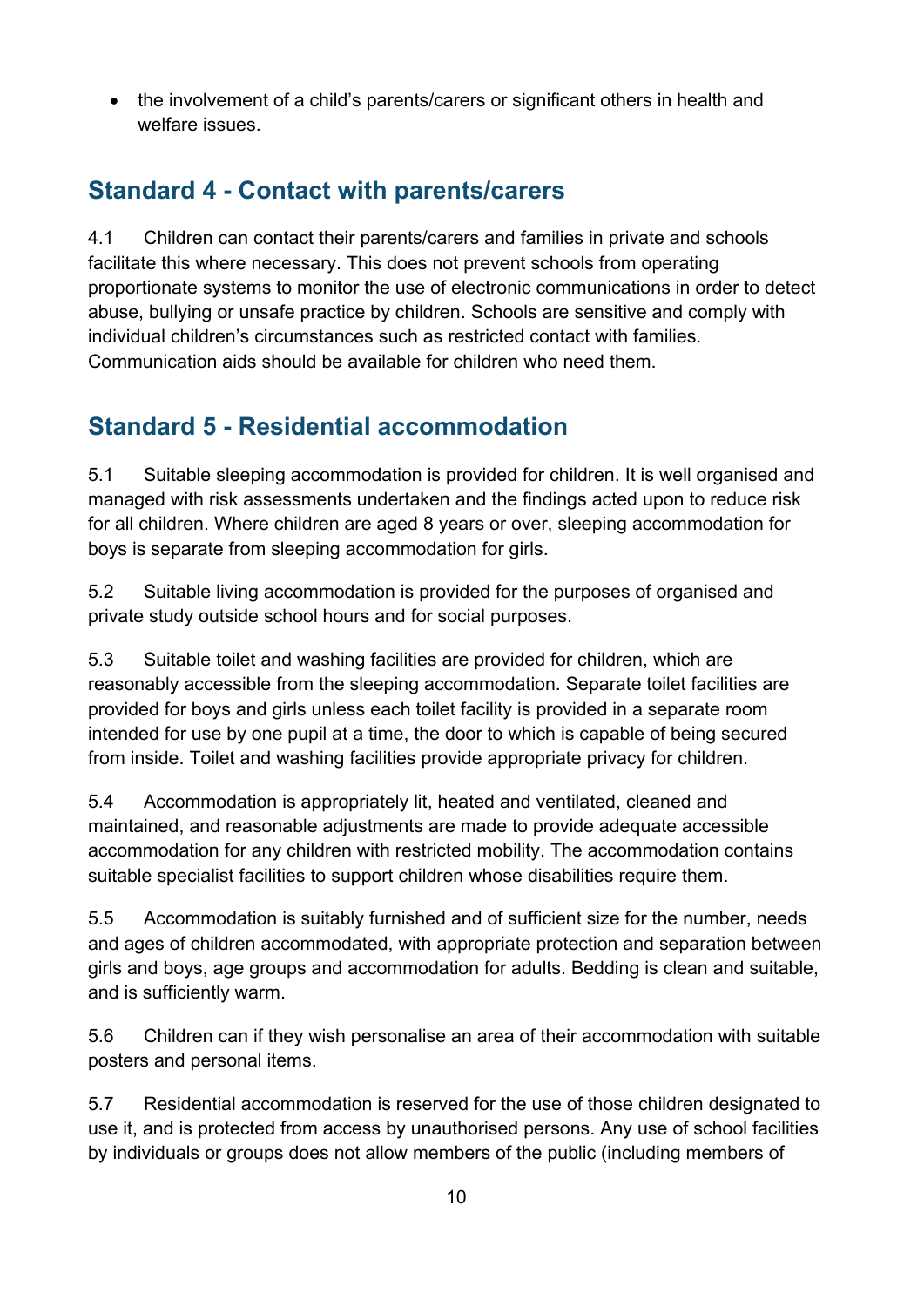organised groups using school facilities) substantial and unsupervised access to children, or to residential accommodation while occupied by children.

5.8 Any use of surveillance equipment (e.g. CCTV cameras) or patrolling of school buildings or grounds for security purposes does not intrude unreasonably on children's privacy.

## <span id="page-10-0"></span>**Standard 6 - Safety of children**

6.1 The school ensures compliance with relevant health and safety laws by drawing up and implementing effectively a written health and safety policy.<sup>[7](#page-8-1)</sup>

6.2 The school premises, accommodation and facilities provided therein are maintained to a standard such that, as far as is reasonably practicable, the health, safety and welfare of children are ensured.

6.3 The school ensures that the welfare of pupils at the school is safeguarded and promoted by the drawing up and effective implementation of a written risk assessment policy and appropriate action is taken to reduce risks that are identified.

## <span id="page-10-1"></span>**Standard 7 - Fire precautions and drills**

7.1 The school complies with the **[Regulatory Reform \(Fire Safety\) Order 2005](http://www.legislation.gov.uk/uksi/2005/1541/contents/made)**<sup>[8](#page-10-3)</sup>.

7.2 In addition, fire drills are regularly (at least once per term) carried out in 'residential time'.

## <span id="page-10-2"></span>**Standard 8 - Provision and preparation of food and drinks**

8.1 All children, including those with special dietary, medical or religious needs, are provided with meals which are adequate in nutrition, quantity, quality, choice and variety.

8.2 Suitable accommodation is provided for the hygienic preparation, serving and consumption of children's main meals. This may be situated in the main school provided it is adjacent to or reasonably accessible from the residential accommodation.

<sup>7</sup> [Health and safety: advice for schools](https://www.gov.uk/government/publications/health-and-safety-advice-for-schools)

<span id="page-10-3"></span><sup>&</sup>lt;sup>8</sup> SI 2005/1541 - There are amendments which are not relevant to these standards.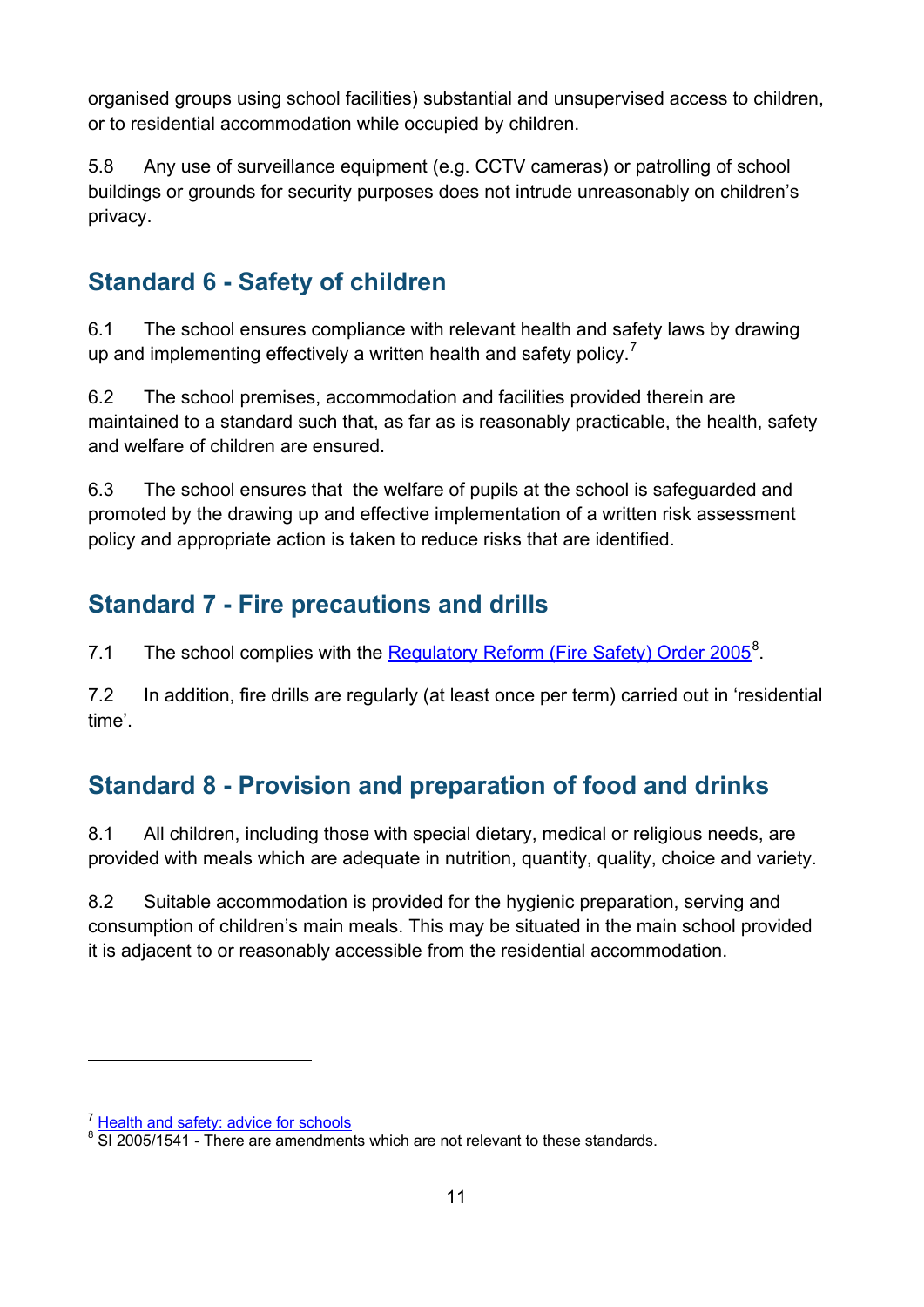8.3 In addition to main meals, children have access to drinking water and to food or the means of hygienically preparing food at reasonable times. Schools are sensitive to children's individual needs in this respect.

8.4 Pupils with disabilities are provided with appropriate assistance to eat, in a manner which promotes dignity and choice.

## <span id="page-11-0"></span>**Standard 9 - Personal possessions**

9.1 Adequate laundry provision is made for children's clothing and bedding. Children's clothing is satisfactorily stored and issued to the right child following laundering.

9.2 Children are able to obtain necessary personal and stationery items while accommodated at school.

9.3 Reasonable protection is provided for children's personal possessions and for any children's money or valuables looked after by the school.

9.4 Any search of boarders' personal belongings should be carried out in accordance with section 550ZA of the Education Act 1996 and with regard to any guidance issued by the Secretary of State $^9$  $^9$ .

## <span id="page-11-1"></span>**Standard 10 - Activities and free time**

 $\overline{a}$ 

10.1 Children develop their emotional, intellectual, social, creative and physical skills through the accessible and stimulating environment created by the school. Children are supported to take part in school based and out of school activities.

10.2 Children take part in age appropriate peer activities as would normally be permitted by the parent in relation to their children or as outlined in any placement plan. Suitable risk assessments are in place for any activities which may put children at risk of harm. Decision-making should be undertaken from the perspective of a reasonable parent.

10.3 Children are encouraged and enabled to make and sustain friendships with children outside the school, which may involve friends visiting the school and reciprocal arrangements to visit friends' homes.

<span id="page-11-2"></span><sup>&</sup>lt;sup>9</sup> Advice on searching is set out in Searching, screening and confiscation: Advice for headteachers, school [staff and governing bodies](https://www.gov.uk/government/publications/searching-screening-and-confiscation)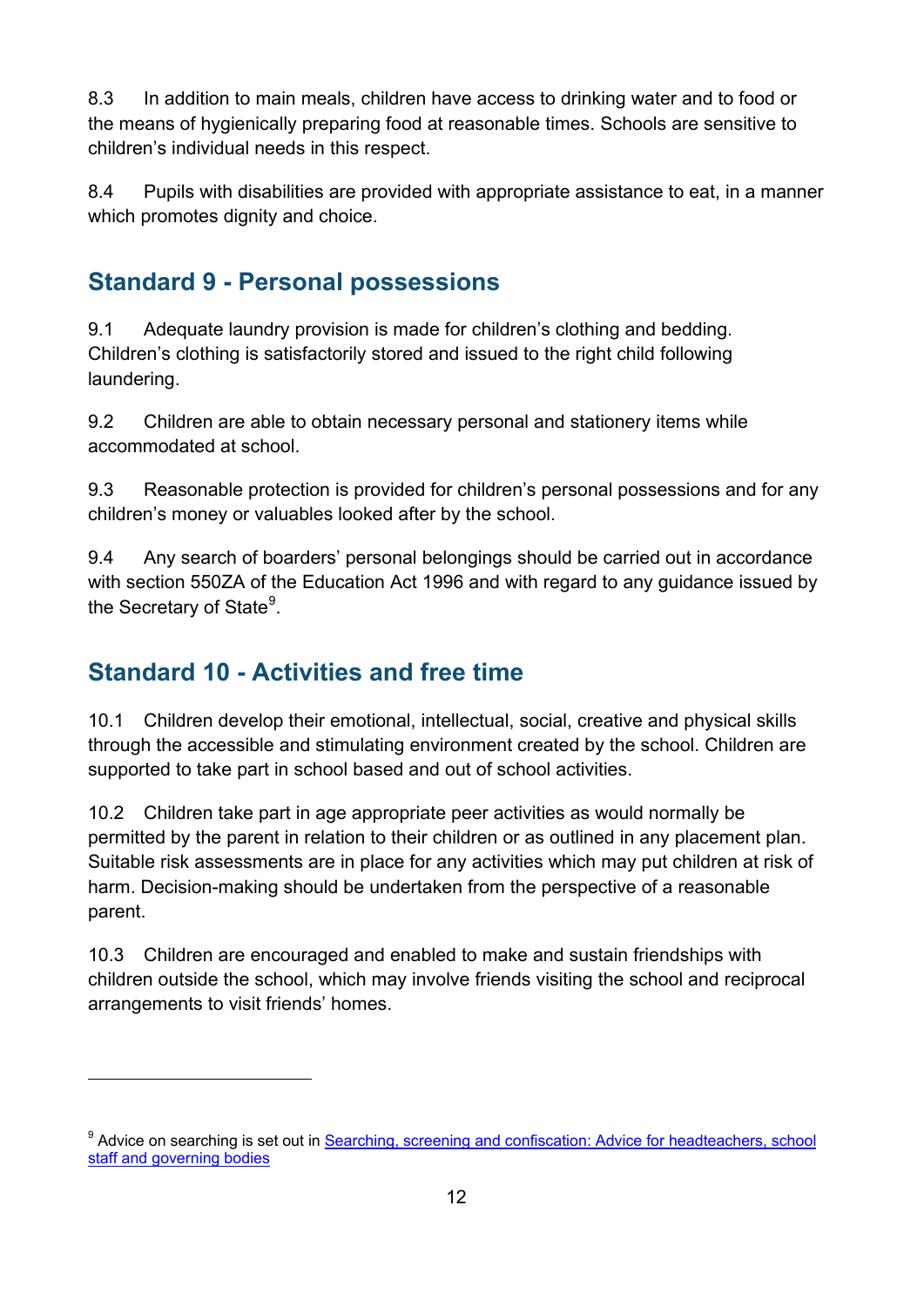10.4 Children have access to a range and choice of safe recreational areas, both indoors and outdoors, and there are safe areas at school where children can be alone if they wish.

## <span id="page-12-0"></span>**Standard 11 - Child protection**

- 11.1 The school ensures that:
	- arrangements are made to safeguard and promote the welfare of children at the school; and
	- such arrangements have regard to any guidance<sup>[10](#page-11-2)</sup> issued by the Secretary of State.

## <span id="page-12-1"></span>**Standard 12 - Promoting positive behaviour and relationships**

12.1 The school has and consistently implements a written policy on managing behaviour, including promoting good behaviour. This policy includes:

- measures to combat bullying, including cyberbullying, and to promote positive behaviour;
- school rules:

 $\overline{a}$ 

- disciplinary sanctions;
- when restraint<sup>11</sup>, including reasonable force<sup>12</sup>, is to be used and how this will be recorded and managed; and
- arrangements for searching children and their possessions.

12.2 The policy complies with relevant legislation and has regard to guidance<sup>[13](#page-12-4)</sup> and is understood by staff and children.

12.3 Staff receive appropriate training and support to recognise and deal with incidences of challenging behaviour or bullying. This training should include assistance in managing staff members' responses and feelings arising from working with children who have emotional difficulties which result in challenging behaviour. Staff training is regularly refreshed.

12.4 Methods to de-escalate confrontations or potentially challenging behaviour are used wherever appropriate to avoid use of restraint, including reasonable force. Restraint, including reasonable force, is only used in exceptional circumstances, to

<sup>&</sup>lt;sup>10</sup> [Keeping Children Safe In Education;](https://www.gov.uk/government/publications/keeping-children-safe-in-education) and [Working Together to Safeguard Children](https://www.gov.uk/government/publications/working-together-to-safeguard-children)<br><sup>11</sup> In these standards "restraint" means using force or restricting liberty of movement<br><sup>12</sup> Use of reasonable force: Advice for headtea

<span id="page-12-4"></span><span id="page-12-3"></span><span id="page-12-2"></span>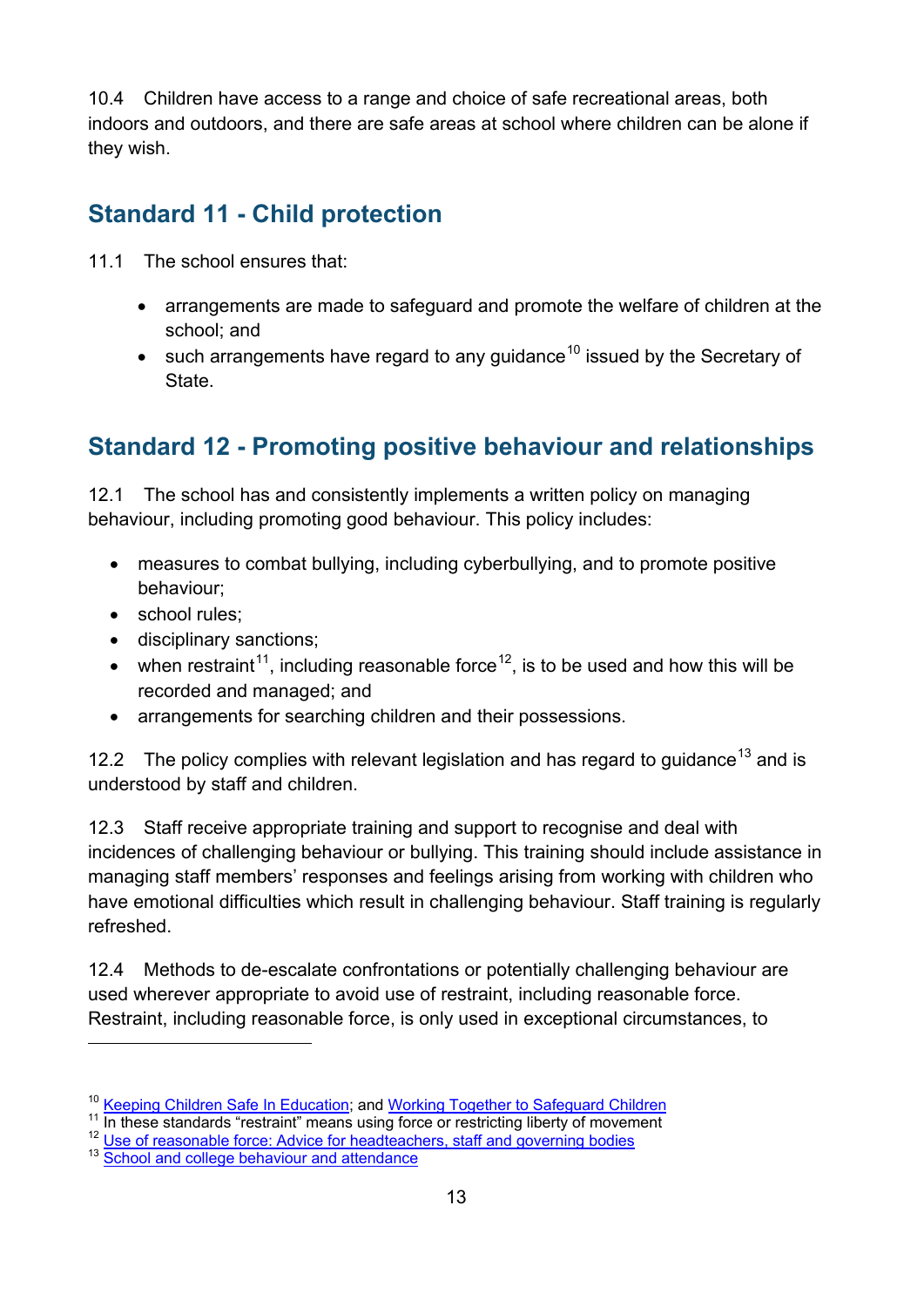prevent injury to any person, including the child, or to prevent serious damage to the property of any person, including the child's, or to prevent the child leaving the school's premises where this may lead to the child injuring themselves or others. Restraint in relation to a child must be necessary and proportionate.

12.5 All children and staff are given an opportunity to discuss with a relevant adult (who was not directly involved) within 24 hours incidents of restraint, including reasonable force, they have been involved in, witnessed or been affected by.

12.6 A written record<sup>[14](#page-12-4)</sup> is kept of major sanctions and the use of any reasonable force. Records include the information in Appendix 2 (use of reasonable force). The record is made within 24 hours and is legible. Children are encouraged to have their views recorded in the records. The school regularly reviews any instances of the use of reasonable force and examines trends or issues to enable staff to reflect and learn in a way that will inform future practice.

12.7 These standards do not prevent a child from being deprived of their liberty where that deprivation is authorised in accordance with a court order.

12.8 Staff working within the school know and implement the school's policy, and where relevant the local authority's policy, in relation to children going missing and their role in implementing that policy. Staff actively search for children who are missing, including working with the police where appropriate.

## <span id="page-13-0"></span>**Standard 13 - Leadership and management**

13.1 The school's governing body and/or proprietor monitors the effectiveness of the leadership, management and delivery of the boarding and welfare provision in the school, and takes appropriate action where necessary.

13.2 There is clear leadership and management of the practice and development of residential and care provision in the school, and effective links are made between academic and residential staff.

13.3 The school's leadership and management demonstrate good skills and knowledge appropriate to their role.

13.4 The school's leadership and management consistently fulfil their responsibilities effectively so that the standards are met.

<span id="page-13-1"></span><sup>&</sup>lt;sup>14</sup> A written record includes electronic records in formats that cannot later be changed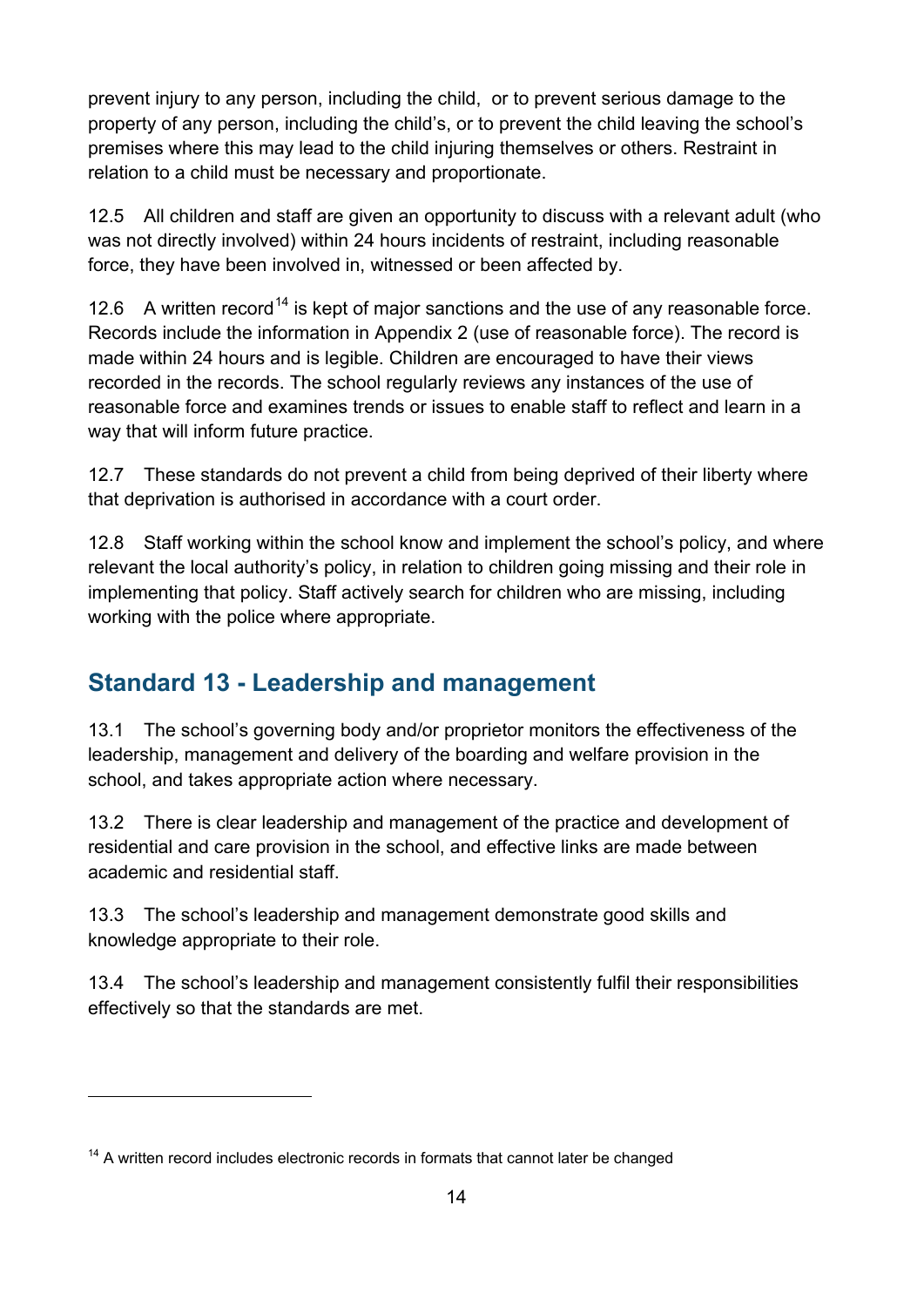13.5 The school's leadership and management actively promote the wellbeing of pupils

13.6 Staff with management responsibilities have an adequate level of experience or training in the management and practice of boarding to ensure that children's welfare is safeguarded and promoted.

13.7 The school follows and maintains the policies and documents described in Appendix 1.

13.8 The records specified in Appendix 2 are maintained and monitored by the school and action taken as appropriate.

13.9 The issues specified in Appendix 3 are monitored, and action taken to improve outcomes for children as appropriate.

## <span id="page-14-0"></span>**Standard 14 - Staff recruitment and checks on other adults**

14.1 Schools operate safe recruitment and adopt recruitment procedures in line with the regulatory requirements and having regard to guidance<sup>[15](#page-13-1)</sup> issued by the Secretary of State.

14.2 For all persons over 16 (not on roll of the school) who after April 2002 began to live on the same premises as children but are not employed by the school, an enhanced certificate with a barred list information must be obtained from the Disclosure and Barring Service (DBS).

14.3 There is a written agreement between the school and any person over 16 not employed by the school but living in the same premises as children (for example, members of staff households). This specifies the terms of their accommodation, guidance on contact with children, their responsibilities to supervise their visitors, and notice that accommodation may cease to be provided if there is evidence that they are unsuitable to have regular contact with children. They must be required to notify an unrelated designated senior member of staff if they are charged with, or convicted of, any offence.

14.4 All adults visiting residential accommodation (e.g. visitors, outside delivery and maintenance personnel) are kept under sufficient staff supervision to prevent them gaining substantial unsupervised access to children or their accommodation.

<span id="page-14-1"></span>14.5 The school regularly monitors the suitability of any arrangements it makes for the appointment of guardians.

<sup>&</sup>lt;sup>15</sup> [Keeping children safe in education;](https://www.gov.uk/government/publications/keeping-children-safe-in-education) and [Working Together to Safeguard Children](https://www.gov.uk/government/publications/working-together-to-safeguard-children)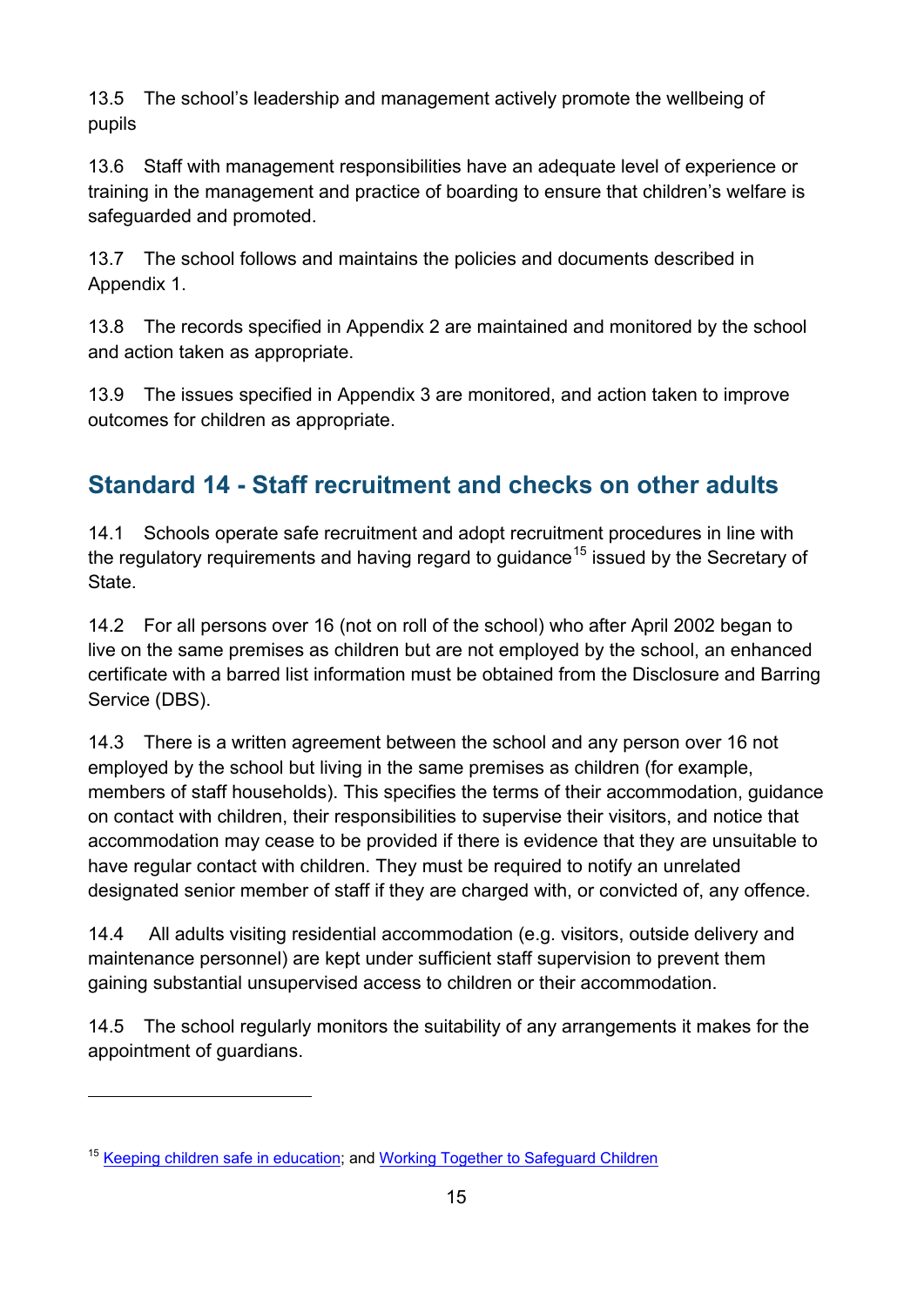14.6 Any guardians<sup>[16](#page-14-1)</sup> appointed by the school are subject to the same safer recruitment procedures as staff, and their care of pupils should be monitored. Guardians appointed by schools do not have parental responsibility. This standard applies where a guardian is appointed for a child under 18 by a school, by a member of staff as part of their work for the school, or by an agency or organisation on behalf of the school. Where a school provides lists of possible guardians, written documents should be clear whether the school or parent is responsible for the appointment of guardians.

## <span id="page-15-0"></span>**Standard 15 - Staff deployment and supervision of children**

15.1 There is a sufficient number of competent staff deployed appropriately, both as a staff group and on individual shifts, to fulfil the school's Statement of Purpose and meet the individual needs of all children resident in the school.

15.2 Records of staff working in the school demonstrate sufficient competent staff are deployed and that contingency plans are in place in the event of a shortfall in staffing levels.

15.3 There are clear arrangements for suitably experienced staff to deputise in the absence of the head of care (or school equivalent).

15.4 Staff members who are placed in charge of the school and other staff at particular times (e.g. as leaders of staff shifts) have substantial relevant experience of working in the school and have successfully completed their induction and probationary periods.

15.5 The head of care (or school equivalent) has in place a staff disciplinary procedure which is clear. The procedure clearly separates staff disciplinary processes from child protection enquiries and criminal proceedings, and is known by staff.

15.6 The school's procedures are compatible with the local runaway and missing from home and care (RMFHC) protocols and procedures applicable to the area where the school is located. Where children placed out of authority go missing, the head of care (or school equivalent) follows the local RMFHC protocol and complies with and makes staff aware of any other processes required by the placing authority.

15.7 There is continuity of staff such that children's relationships are not overly disrupted. No more than half the staff on duty at any one time by day or night at the

<span id="page-15-1"></span> $16$  This standard applies where a guardian is appointed for a child under 18 by a school, by a member of staff as part of their work for the school, or by an agency or organisation on behalf of the school. Where a school provides lists of possible guardians, written documents should be clear as to whether the school or parent is responsible for the arrangements made and thus the welfare of the child. Guidance for schools on educational guardians is available in the 'Boarding Briefing' series published by the Boarding Schools' Association.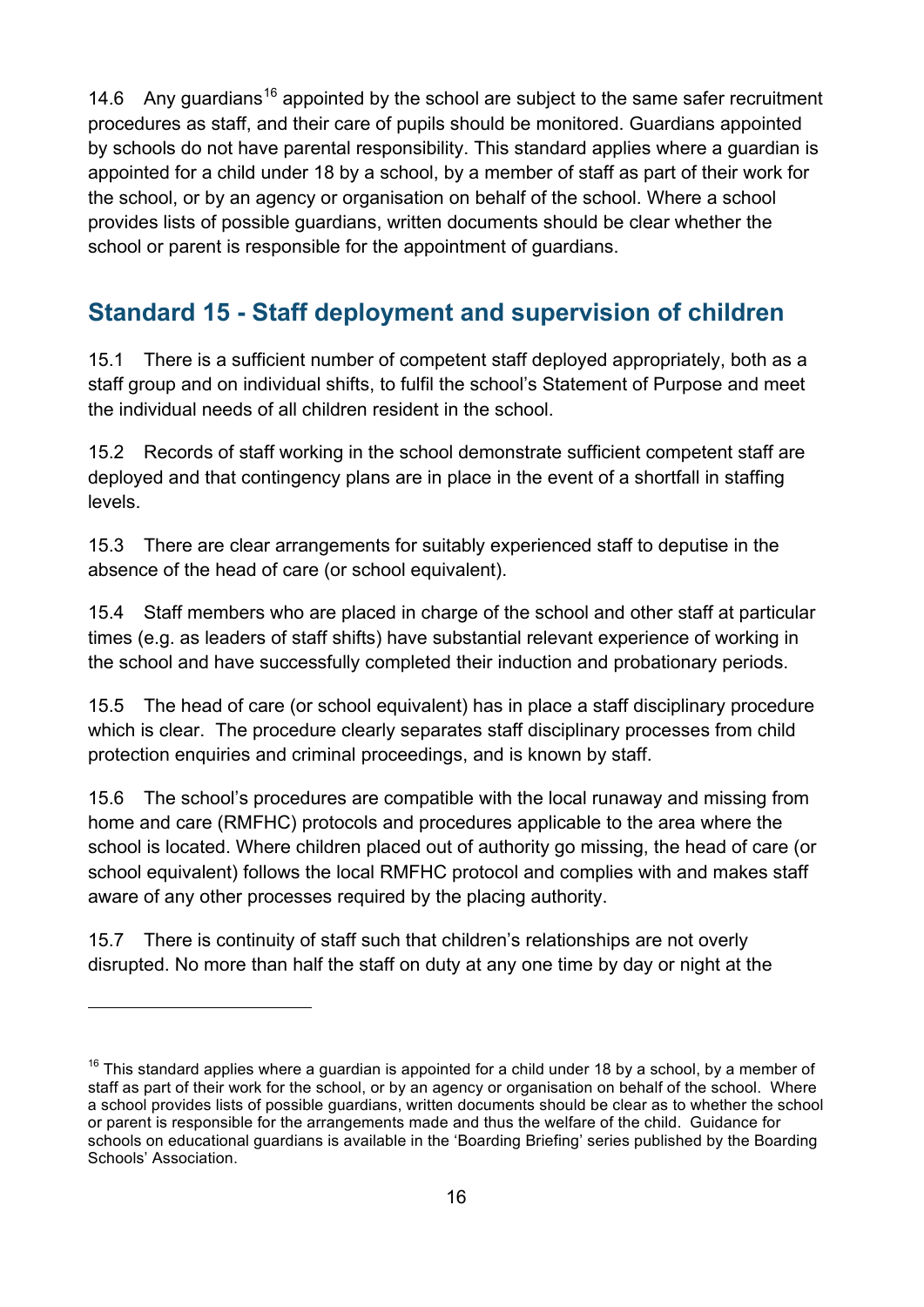school are external agency staff or temporary staff who do not know the children very well.

15.8 The arrangements for deploying staff facilitate continuity of care for individual children, and maximise children's choices of staff members to provide their personal care, where appropriate. The school can demonstrate that, as far as is possible, children are able to choose who provides their personal care.

15.9 Where only one member of staff is on duty at any time, a risk assessment has been carried out and recorded in writing, identifying any likely risks to children, staff and members of the public.

15.10 The staff group in day-to-day contact with children includes staff of both genders whenever possible. Where the school's Statement of Purpose makes it explicit that the school uses staff of one gender only, clear guidance is provided and implemented on how children are enabled to maintain relationships with members of the opposite gender to the staff group. Staffing arrangements also take into consideration children's ethnic and cultural backgrounds and any disabilities they may have.

15.11 Any role of spouses, partners and/or other adult members of staff households within residential accommodation is made clear.

15.12 Suitable accommodation (consisting of accommodation in which meals may be taken, living accommodation and sleeping accommodation) and suitable toilet and washing facilities are provided for residential staff. This accommodation is appropriately separated<sup>[17](#page-15-1)</sup> from the accommodation and facilities provided for children.

15.13 Any child access to staff accommodation is properly supervised and does not involve inappropriate favouritism or inappropriate one-to-one contacts between staff and children.

## <span id="page-16-0"></span>**Standard 16 - Equal opportunities**

 $\overline{a}$ 

16.1 Children are not discriminated against, paying particular regard to the protected characteristics set out in the Equality Act  $2010^{18}$ , or because of their cultural background, linguistic background, special educational need, or academic or sporting ability. These factors are taken into account in the care of children, so that care is sensitive to different needs.

 $17$  Appropriately separated' does not mean that the accommodation has to be in a separate building. But separation should mean that facilities are not shared.

<span id="page-16-1"></span> $18$  The protected characteristics are age, disability, gender reassignment, marriage and civil partnership, pregnancy and maternity, race, religion or belief, sex (gender), sexual orientation.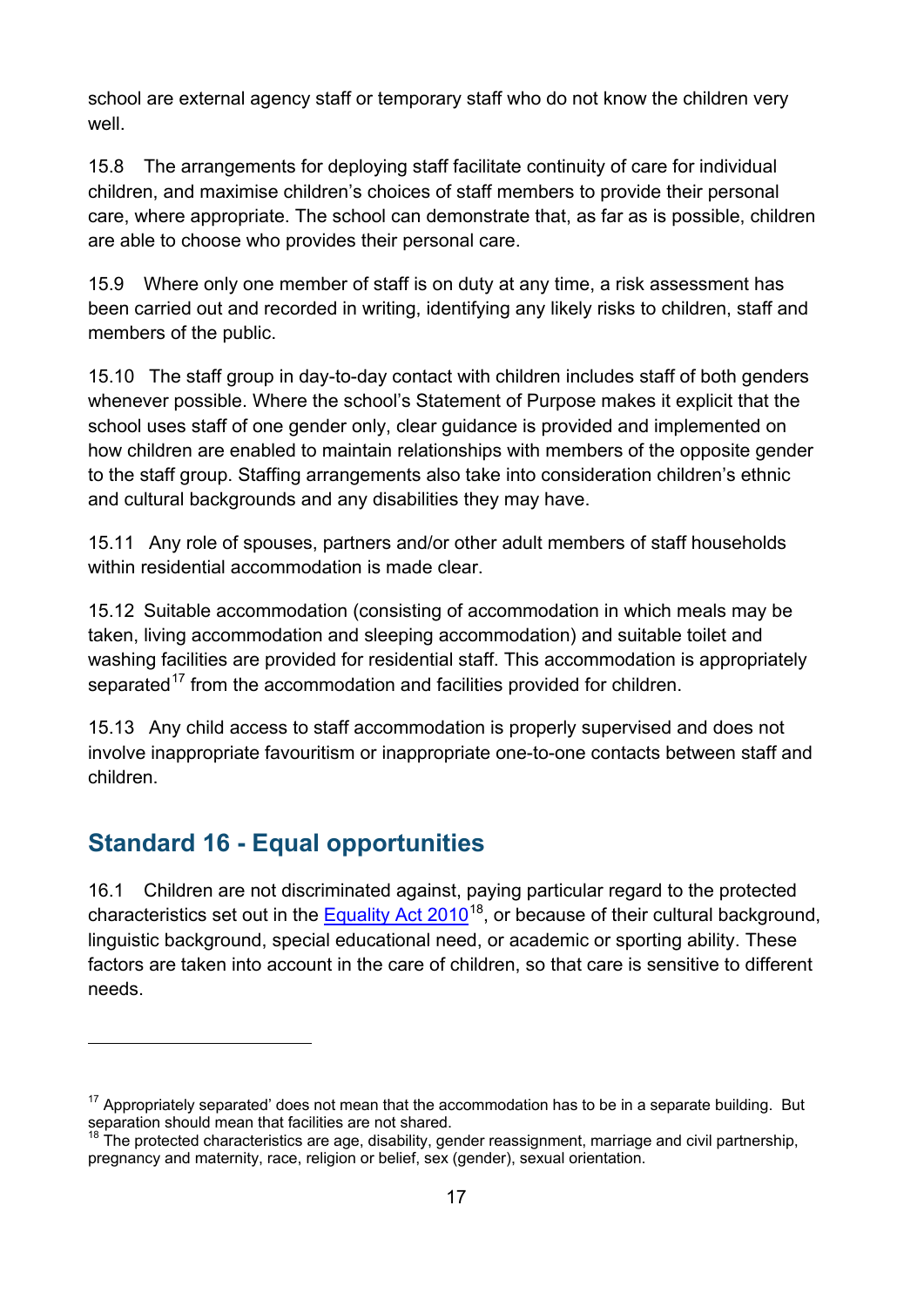## <span id="page-17-0"></span>**Standard 17 - Securing children's views**

17.1 Children are actively encouraged to contribute their views to the operation of residential provision, are able to raise concerns and make complaints, and their views are given appropriate weight in decisions about the running of the school. Children are not penalised by raising a concern or making a complaint in good faith.

17.2 Active steps are taken to enable all children to make their views known, to make everyday choices and to maximise their opportunities to develop independence. The school should not assume that any child is unable to communicate their views and should support children to participate in important decisions about their lives using means appropriate to the child's level of understanding.

#### <span id="page-17-1"></span>**Standard 18 - Complaints**

18.1 The school has, and follows, an appropriate policy on recording and responding to complaints that is compliant with the relevant regulatory requirements.

18.2 The school's written record of complaints identifies those complaints relating to residential provision, and action taken by the school as a result of those complaints (regardless of whether they are upheld).

## <span id="page-17-2"></span>**Standard 19 - Staff supervision, training and support**

19.1 Staff are equipped with the skills required to meet the needs of the children as they relate to the purpose of the setting. Training keeps them up-to-date with professional, legal and practice developments and reflects the policies, legal obligations and business needs of the school.

19.2 All existing care staff have attained a relevant minimum level 3 qualification or have qualifications which demonstrate the same competencies. All new staff engaged from the commencement of these standards hold these qualifications or begin working towards them within 3 months of confirmation of employment.

19.3 A school ensures that new staff undertake an induction programme designed and delivered to enable them to meet the range of needs of children at the school and fully equip them to identify and safely manage safeguarding issues. The programme should begin within 7 working days of starting their employment and be completed within 6 months.

19.4 The learning and development programme is evaluated for effectiveness at least annually and is updated if necessary.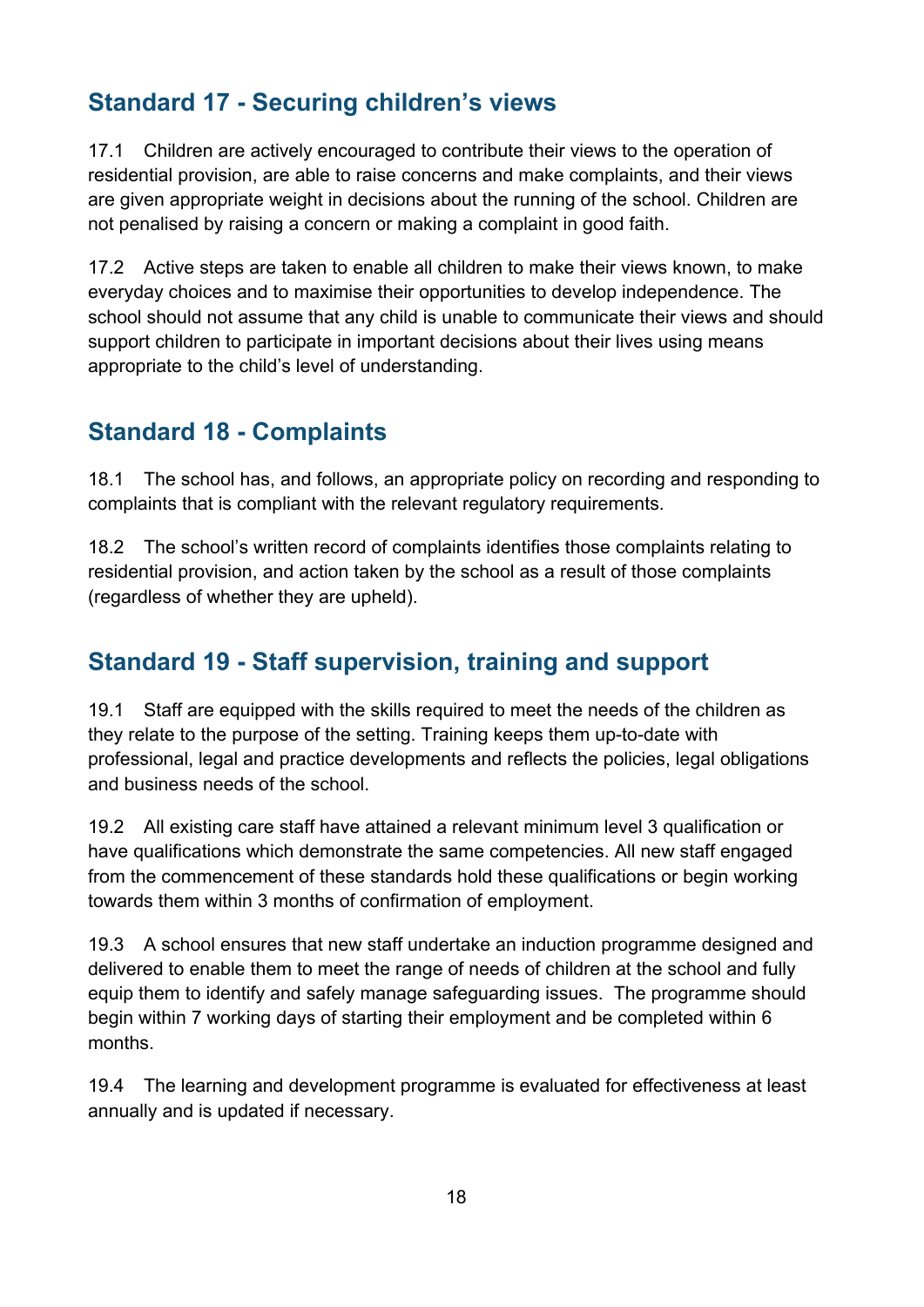19.5 Any social workers and other specialist professionals (e.g. medical, legal, educational, psychologists, therapists) are professionally qualified and, where applicable, registered by the appropriate professional body. They are appropriately trained to work with children and their families, and have a good understanding of residential child care and the policies and purpose of the school.

19.6 All staff have access to support and advice for their role. They also have regular supervision and formal annual appraisal of their performance.

## <span id="page-18-0"></span>**Standard 20 - Monitoring by independent visitors**

20.1 The governing body, trustees, partnership, or organisation responsible for carrying on the school arrange for one of their number, or a representative who is independent of the management of the school, to visit the school six times, spread evenly, over the course of a school year and complete a written report on the conduct of the school. Where the school has an individual proprietor, that person may carry out such visits personally if they are not also the head teacher (or school equivalent).

20.2 Most monitoring visits are carried out unannounced. They include:

- checks on the school's records of attendance, complaints, sanctions, use of reasonable force, risk assessments, and where they exist, individual care plans for children;
- evaluation of the effectiveness of the care provided to children and whether they are safeguarded;
- assessment of the physical condition of the building, furniture and equipment of the school; and
- opportunities for any child or member of staff who wishes to meet the visitor (in private if they wish).

20.3 Written reports of all monitoring visits are provided to the head teacher (or school equivalent) and where applicable the governing body, organisation, or partnership. Reports are also provided to each member of that body (or the appropriate committee of that body), within two weeks and as written by the visitor without amendment or summary. Monitoring reports should be retained by the school and made available during an inspection.

20.4 The head teacher (or school equivalent), governing body, trustees, partnership, or organisation responsible for carrying on the school carries out, and records in writing, once each year:

- a review of the operation and resourcing of the school's welfare provision for boarding pupils, in relation to:
	- its Statement of Purpose;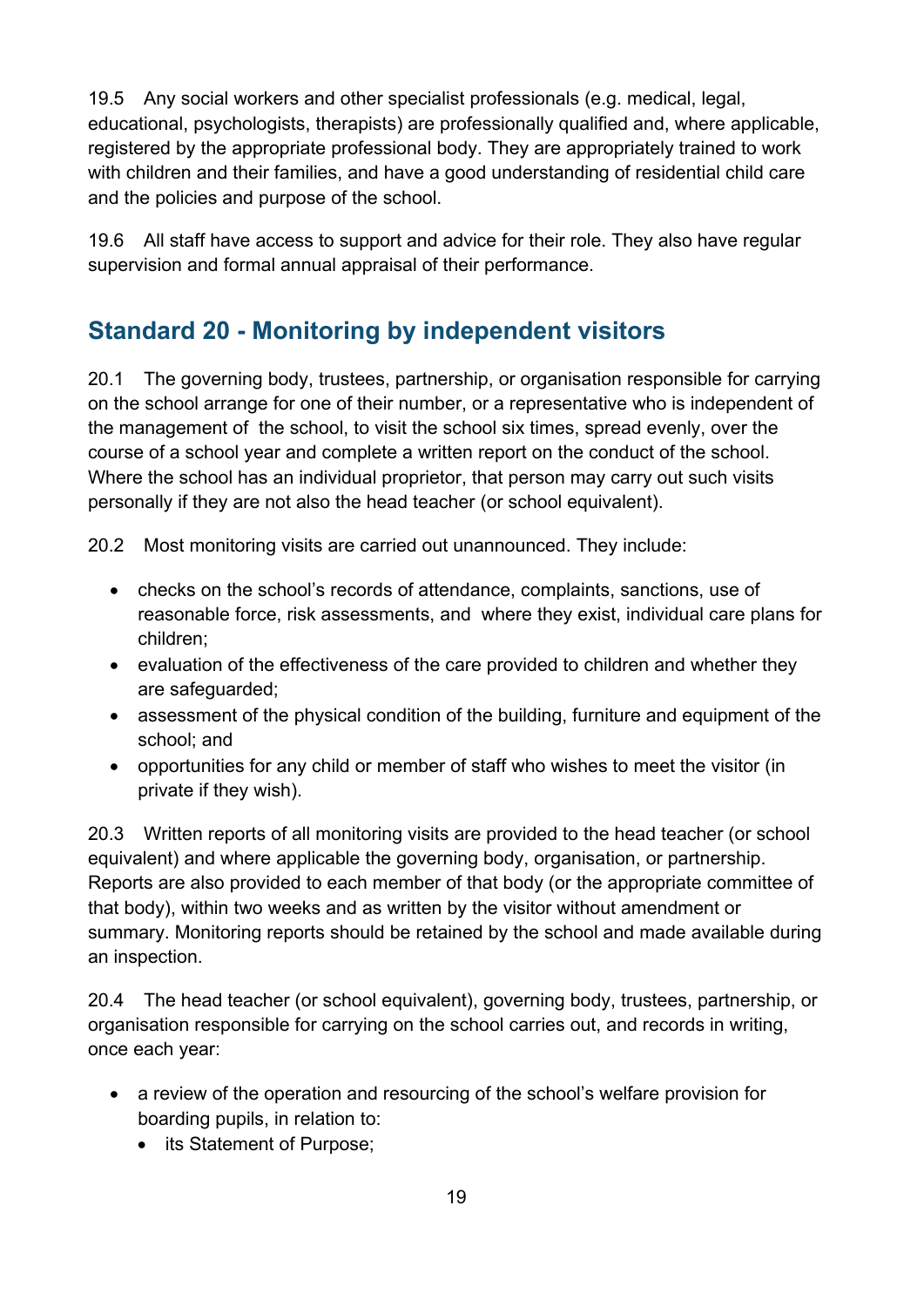- its staffing policy;
- the placement plans for individual children; and
- an internal assessment of its compliance with these standards.

Where appropriate such a report may be incorporated within a review of the whole school.

#### <span id="page-19-0"></span>**Standard 21- Placement planning and review**

21.1 The school produces a written placement plan, agreed as far as is practicable with the child, the child's parents/carers and any placing authority for the child, unless the information is held elsewhere such as in the child's statement of special educational needs or education, health and care plan. The placement plan identifies the needs of that child that the school should meet and specifies how the school will care for the child and promote their welfare on a day to day basis. Where significant changes are made to the placement plan there is appropriate consultation. Where applicable the plan is consistent with the care plan of the placing authority for any child placed by a local authority. The placement plan is regularly reviewed and amended as necessary to reflect significant changes in the child's needs or progress in his or her development. Where feasible, children in the school are aware of the content of their placement plans, and confirm that the school is providing care for them that is consistent with the plans.

21.2 Each child has at least one key worker (or similar person) within the school who provides individual guidance and support to the child. They regularly make time available to the child to enable the child to seek guidance, advice and support on any matter. They monitor the school's compliance on a day to day basis with the child's placement plan.

21.3 The child's wishes are sought and taken into account in the selection of their key worker/s and if they request a change of key worker.

21.4 The school contributes appropriately to all statutory reviews for children; enables, as far as possible, children to contribute to and understand any processes of review that apply to them; and actively implements any resulting actions.

#### <span id="page-19-1"></span>**Standard 22 - Records**

22.1 Every child has an accurate, permanent record of their history and progress which can be read by the child at any time (except where the data controller is not obliged to supply the information to the child), and add personal statements or statements correcting errors.

22.2 Each child's file includes the information in Appendix 2 (individual records).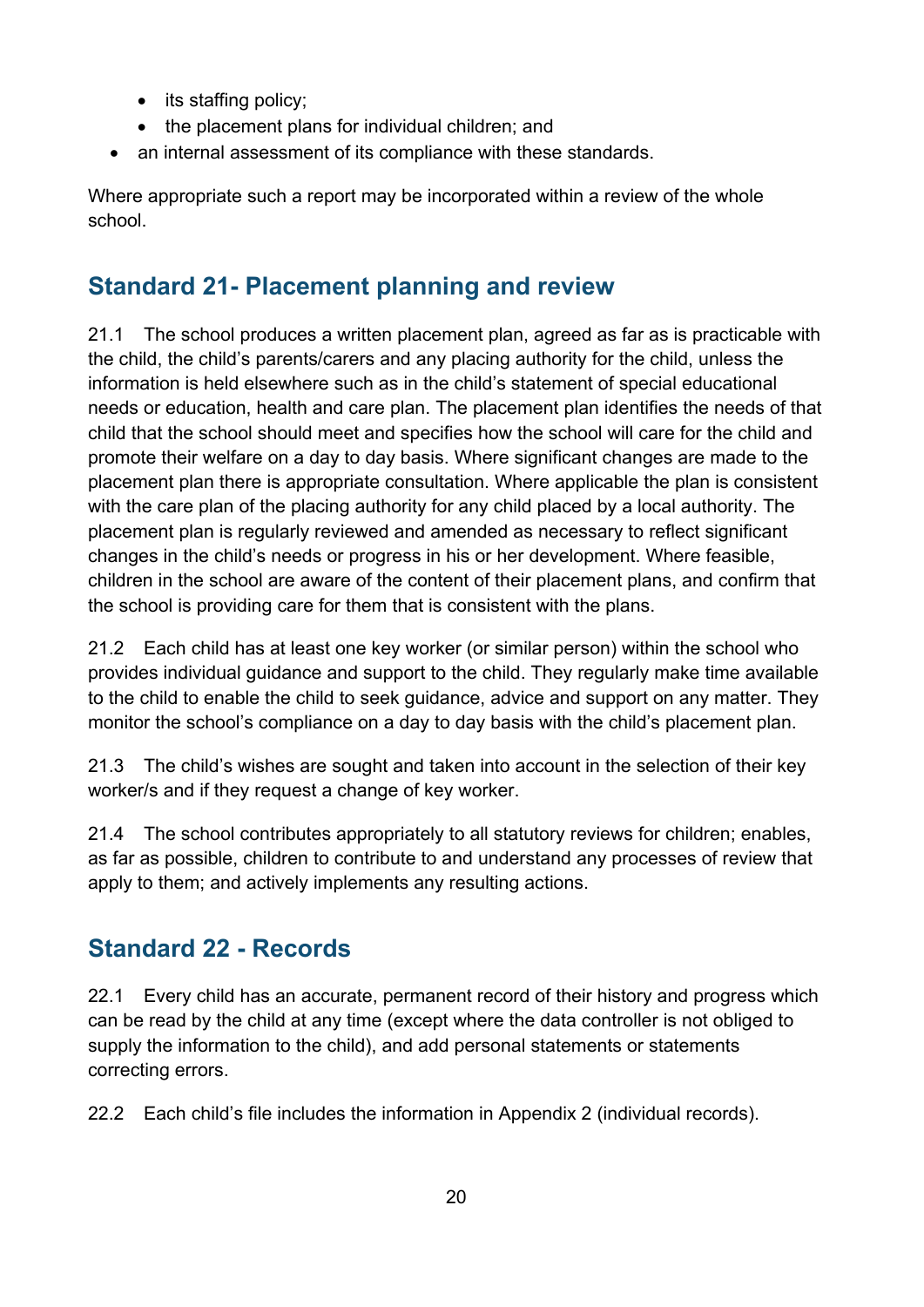22.3 Any individual pupil records are kept by the school for a period of 25 years after the date of birth of the child or are passed to the next school and a receipt obtained. This retention period is the minimum period that any pupil file should be kept.

22.4 The school keeps a register showing:

- For each child resident at the school:
	- the dates of admission and departure of each child
	- who was responsible for their placement in the school
	- where they were living/accommodated prior to arriving at the school
	- where they are living/accommodated on leaving the school, and
	- the placing authority and legal status (if applicable)
- duty rosters recording the identities of the staff and other persons who actually worked at the school or with children from the school, by day and night

The above records are retained for at least 5 years from the date of the last entry.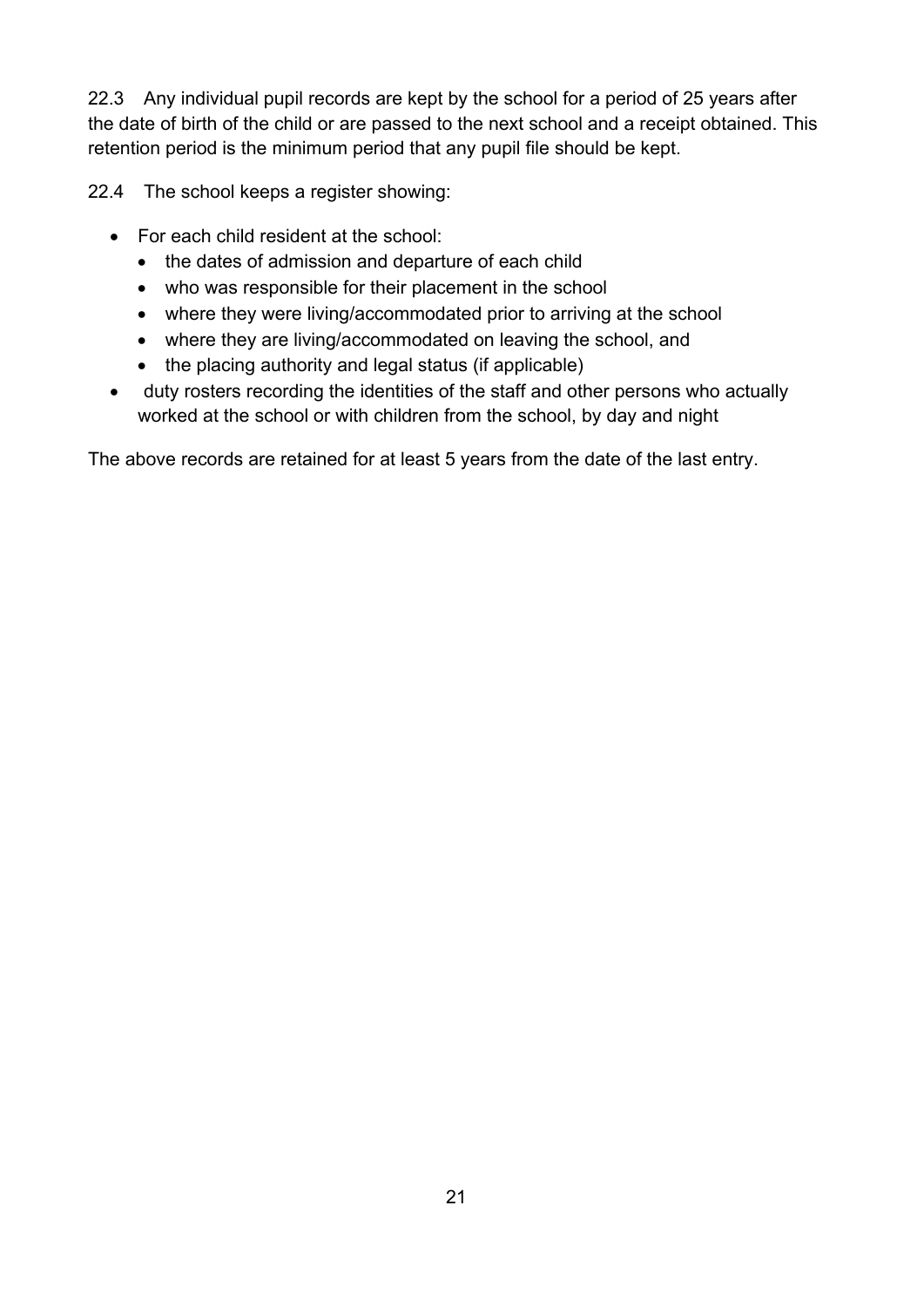# <span id="page-21-0"></span>**Appendix 1: List of policies and documents**

<span id="page-21-1"></span>The following policies and documents should be kept by the school:

## **Policies:**

- 1. Countering bullying, including cyberbullying
- 2. Child protection
- 3. Discipline (including sanctions, rewards and restraint)
- 4. Staff disciplinary, grievance and whistleblowing policy
- 5. Care of boarders who are unwell, including first aid, care of those with chronic conditions and disabilities, dealing with medical emergencies and the use of household remedies
- 6. Safety and supervision on school journeys
- 7. Access to school premises by people outside the school
- 8. Pupil access to risky areas of school buildings and grounds
- 9. Health and safety
- 10. Pupil access to a person independent of the school staff group
- 11. Provision for pupils with particular religious, dietary, language or cultural needs
- <span id="page-21-2"></span>12. Supervision of ancillary, contract and 'unchecked' staff

#### **Documents:**

- 13. Staff handbook/guidance for boarding staff (this document may include many of the policy documents listed above)
- 14. Statement of the school's boarding principles and practice
- 15. Requirement for staff to report concerns or allegations of risk of harm to pupils
- 16. Complaints procedure
- 17. Procedure for enabling pupils to take problems or concerns to any member of staff
- 18. Responses to alcohol, smoking and substance abuse
- 19. Plans for foreseeable crises
- 20. Staff induction, training and development programme
- 21. Prefect duties, powers and responsibilities
- 22. Key written information for new boarders
- <span id="page-21-3"></span>23. Job descriptions for staff with boarding duties

## **Where applicable:**

- 24. Clarification of whether any educational guardians or lodgings are arranged by the school or parents
- 25. Agreement with any adult providing lodgings to pupils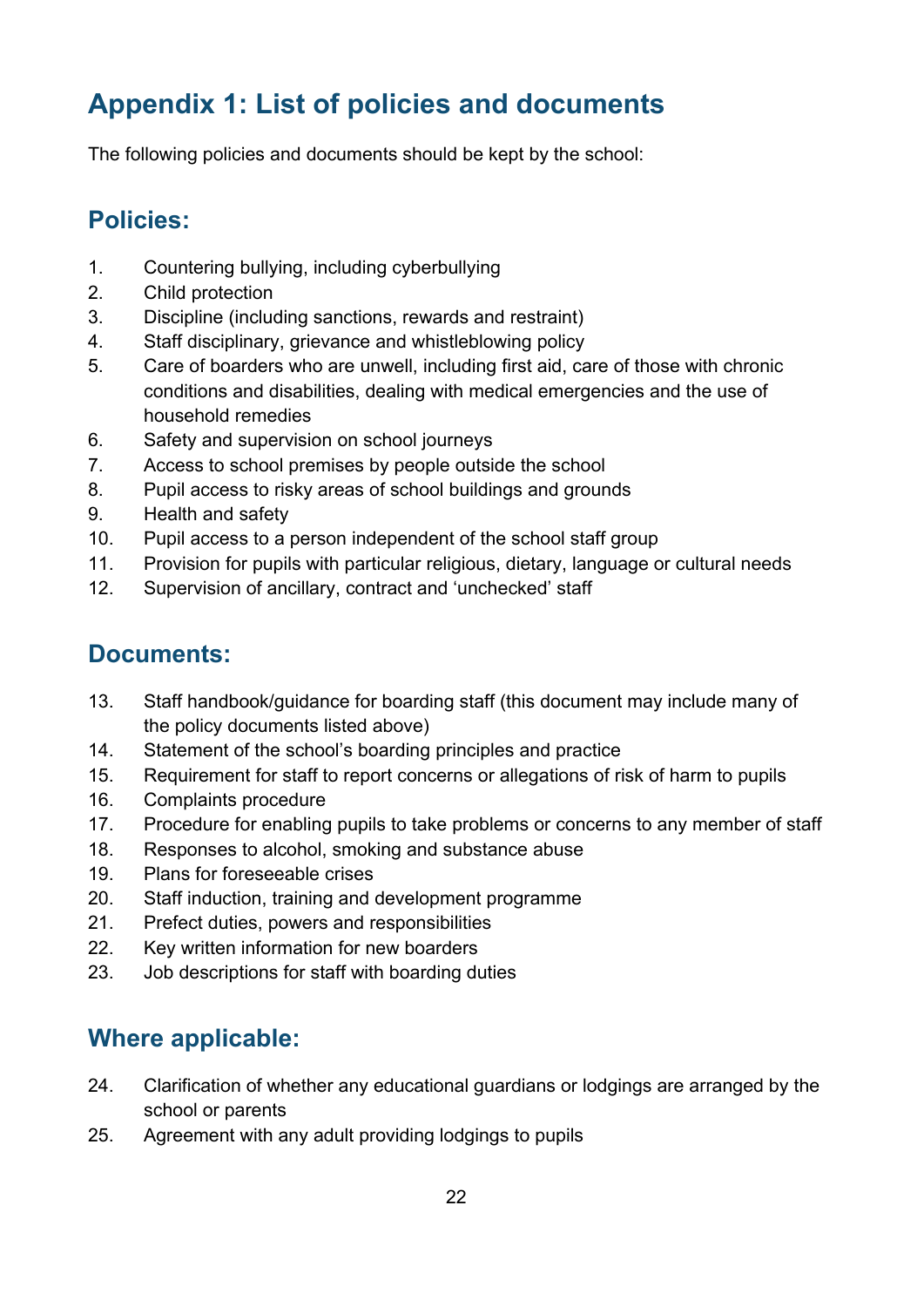26. Guidance on welfare to host families accommodating pupils on behalf of the school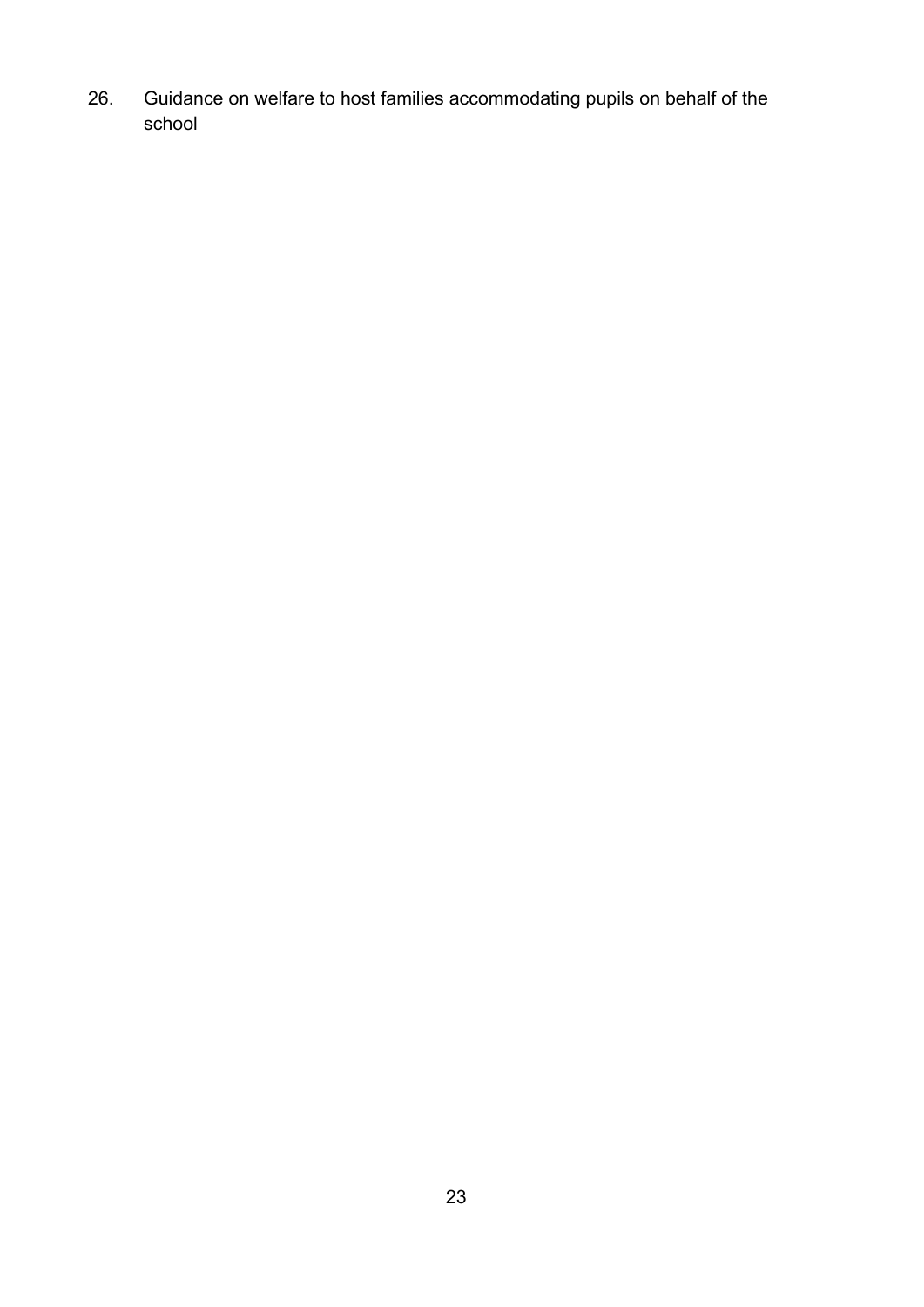# <span id="page-23-0"></span>**Appendix 2: List of records**

The following school records are required:

- 1. Child protection allegations or concerns
- 2. Major sanctions. Information may include:
	- date and location of the incident which led to the sanction being applied
	- the nature of the sanction; the name of the staff member giving the sanction
	- the effectiveness and any consequences of the sanction
- 3. Use of reasonable force. Information may include:
	- name of the child
	- details of relevant behaviour
	- details of the reasonable force employed
	- the name(s) of any other staff present
	- the signature of the staff member concerned
- 4. Complaints
- 5. Individual children's records (containing personal, health and welfare information)
	- name, gender and date of birth
	- home address
	- name, address and telephone number for emergency contact with parents/carers and for each person with parental responsibility
	- the name and contact details for the person or authority responsible for the placement of the child at the school
	- whether the child is in care and details of any known court orders affecting his or her care
	- dates and details of any unauthorised absences from the school
	- the date of, and reason for, any visit to the child whilst in the school
	- the date and circumstances of any measure of control, reasonable force or discipline used on the child
	- a copy of any statement of special educational needs (under section 324 of the Education Act 1996) or education, health and care plan (under Part 3 of the Children and Families Act 2014) maintained in relation to the child, with details of any such needs
	- special dietary, health and dental needs, if any
	- contact arrangements, and any restrictions on contact or communication, with parents/carers and others
	- current and past placements or other plans
	- the name and address of the general practitioner with whom the child is registered, and of the child's registered dental practitioner
	- details of any accidents, injuries or serious illnesses of the child while accommodated by the school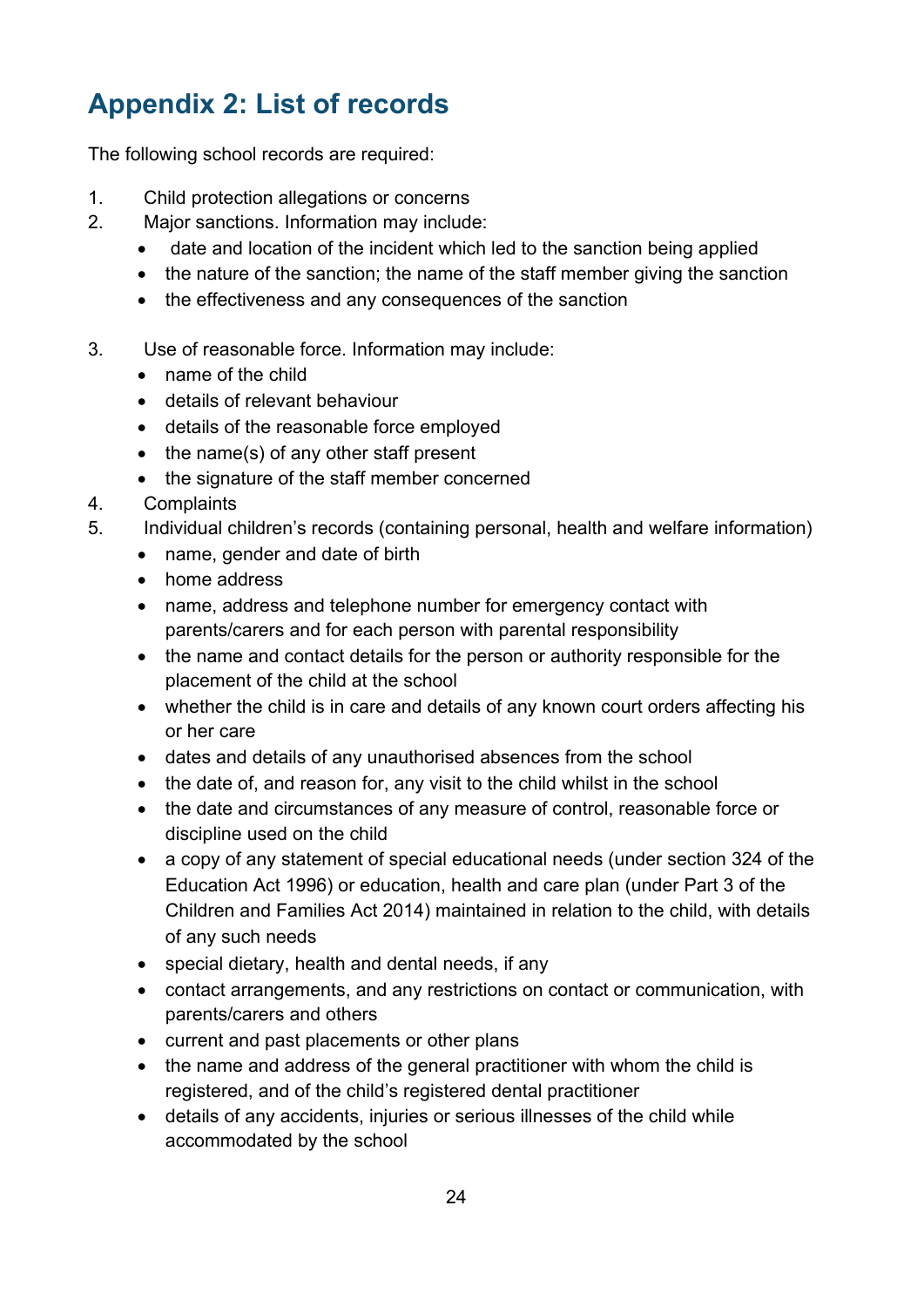- immunisations, allergies, medical, health or developmental tests or examinations carried out while accommodated by the school
- medication (both prescribed and non-prescription) given to the child by staff and medication controlled by the child itself
- deposit or withdrawal of money or valuables given to the school for safekeeping, with dates and details
- 6. Administration of medication, treatment and first aid (kept confidentially)
- 7. Significant illnesses
- 8. Significant accidents and injuries
- 9. Parental permission for medical and dental treatment, first aid and nonprescription medication
- 10. Risk assessments (for risky activities and in relation to premises/grounds)
- 11. Staff recruitment records and checks (including checks on others given substantial unsupervised access to children or residential accommodation)
- 12. Staff duty rotas
- 13. Staff supervision, appraisal and training
- 14. Fire precautions tests and drills
- 15. Risk assessments under the Regulatory Reform (Fire Safety) Order 2005
- 16. Menus where applicable
- 17. Pocket money and any personal property looked after by staff
- 18. Care plans for children with special needs (where applicable)
- 19. Parental permission for high risk activities
- 20. Checks on licensing of relevant Adventure Activities Centres
- 21. Assessments of lodgings arranged by the school
- 22. Assessment of off-site accommodation used by the school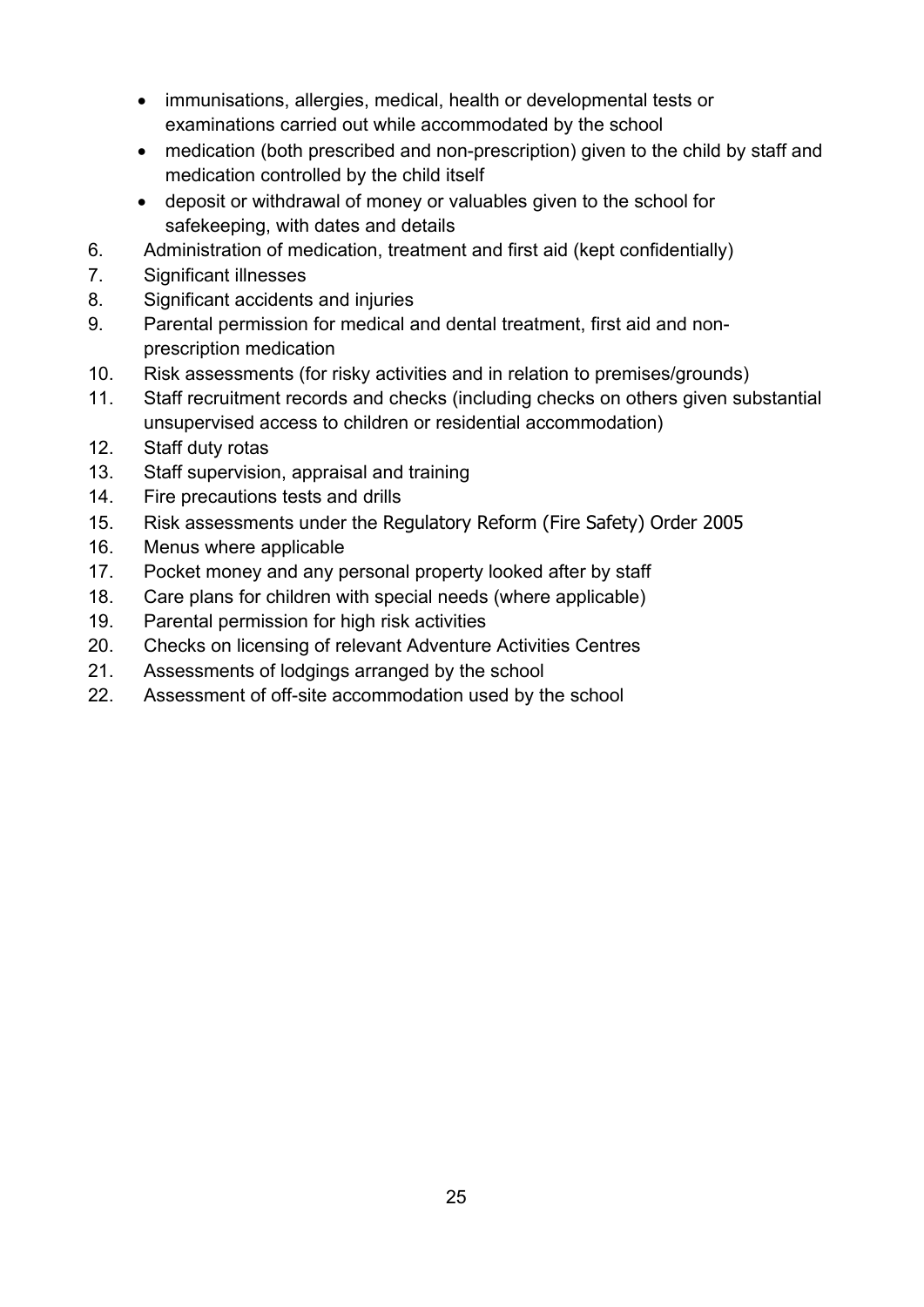# <span id="page-25-0"></span>**Appendix 3: List of issues to be monitored by the school**

The following matters and records in relation to children, as described in the standards, must be regularly monitored by the head teacher (or school equivalent) or a senior member of staff, to identify whether review or change in welfare practice is needed:

- 1. Records of complaints and their outcomes
- 2. Records of major sanctions
- 3. Records of any use of reasonable force
- 4. Systems and management of medical welfare
- 5. Records of significant accidents
- 6. Records of all risk assessments carried out
- 7. Action taken in response to all risk assessments carried out
- 8. Suitability of any guardianship arrangements made
- 9. Child protection issues
- 10. Safeguarding referrals
- 11. Missing children policy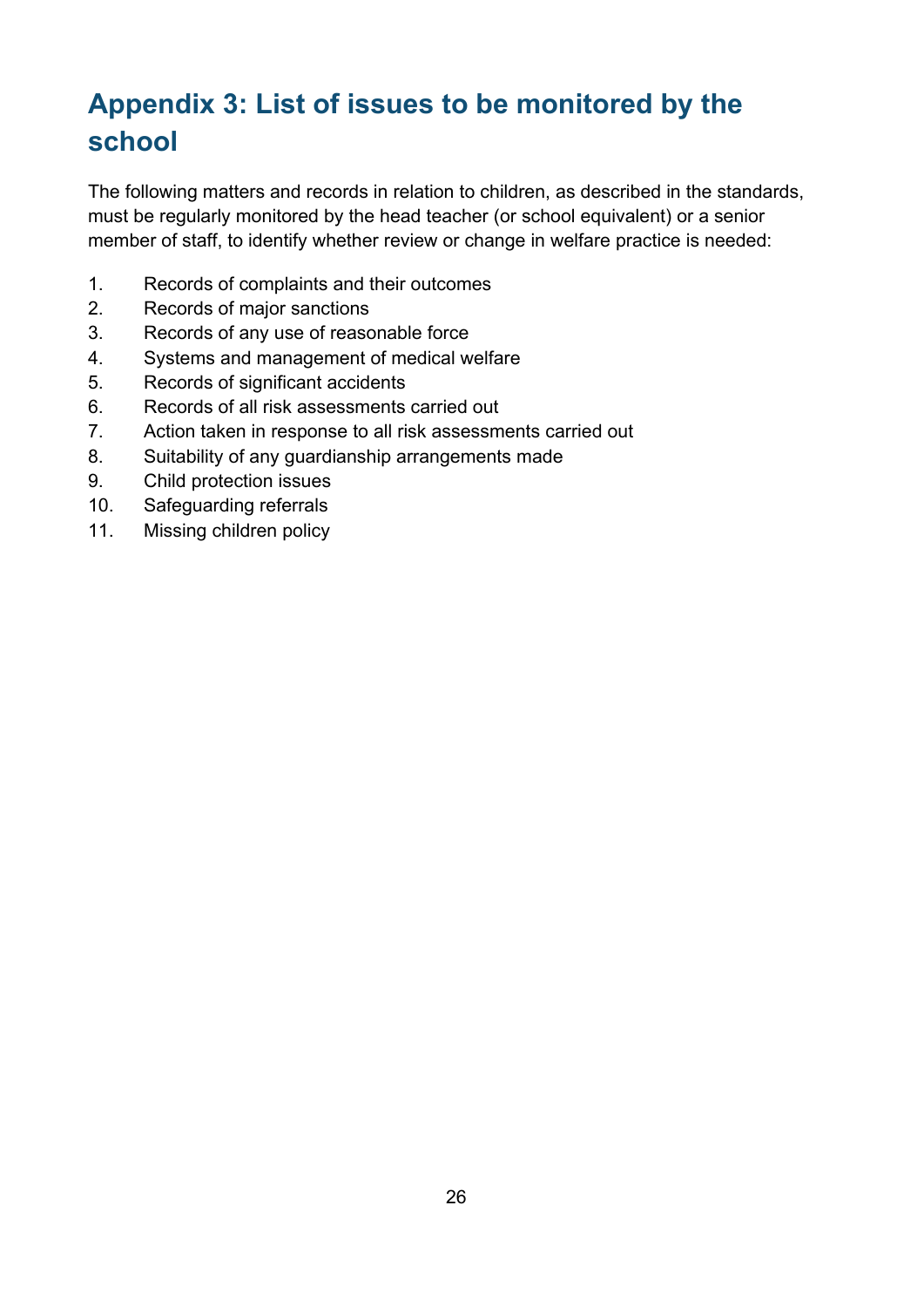## <span id="page-26-0"></span>**Further information**

This is not an exhaustive list of useful resources and organisations but is intended as a guide for users.

#### <span id="page-26-1"></span>**Useful resources and external organisations**

- [Royal Pharmaceutical Society \(Handling of Medicines in Social Care\)](http://www.rpharms.com/support-pdfs/handling-medicines-socialcare-guidance.pdf)
- [Ofsted](http://ofsted.gov.uk/)
- [Boarding Schools Association](http://boarding.org.uk/)
- [State Boarding Schools Association](http://sbsa.org.uk/)
- [National Association of Independent Schools & Non-Maintained Special Schools](http://www.nasschools.org.uk/)  [\(NASS\)](http://www.nasschools.org.uk/)

#### <span id="page-26-2"></span>**Other relevant departmental advice and statutory guidance**

- [National minimum standards for boarding schools](https://www.gov.uk/government/publications/boarding-schools-national-minimum-standards)
- [Guide to the children's homes regulations, including quality standards](https://www.gov.uk/government/publications/childrens-homes-regulations-including-quality-standards-guide)
- [Health and safety: advice for schools](https://www.gov.uk/government/publications/health-and-safety-advice-for-schools)
- [Keeping Children Safe In Education](https://www.gov.uk/government/publications/keeping-children-safe-in-education)
- [Working Together to Safeguard Children](https://www.gov.uk/government/publications/working-together-to-safeguard-children)
- [Use of reasonable force: Advice for headteachers, staff and governing bodies](http://www.gov.uk/government/uploads/system/uploads/attachment_data/file/355362/use_of_reasonable_force.pdf)
- [School and college behaviour and attendance](http://www.education.gov.uk/schools/pupilsupport/behaviour)
- [Searching, screening and confiscation: Advice for headteachers, school staff and](https://www.gov.uk/government/publications/searching-screening-and-confiscation)  [governing bodies](https://www.gov.uk/government/publications/searching-screening-and-confiscation)

#### <span id="page-26-3"></span>**Other resources**

- [The Children's Homes \(England\) Regulations 2015](http://www.legislation.gov.uk/uksi/2015/541/contents/made)
- [The Regulatory Reform \(Fire Safety\) Order 2005](http://www.legislation.gov.uk/uksi/2005/1541/contents/made)
- [Children Act 1989](http://www.legislation.gov.uk/ukpga/1989/41/contents)
- [Equality Act 2010](http://www.legislation.gov.uk/ukpga/2010/15/contents)
- [Special educational needs and disability code of practice: 0 to 25 years](https://www.gov.uk/government/publications/send-code-of-practice-0-to-25)